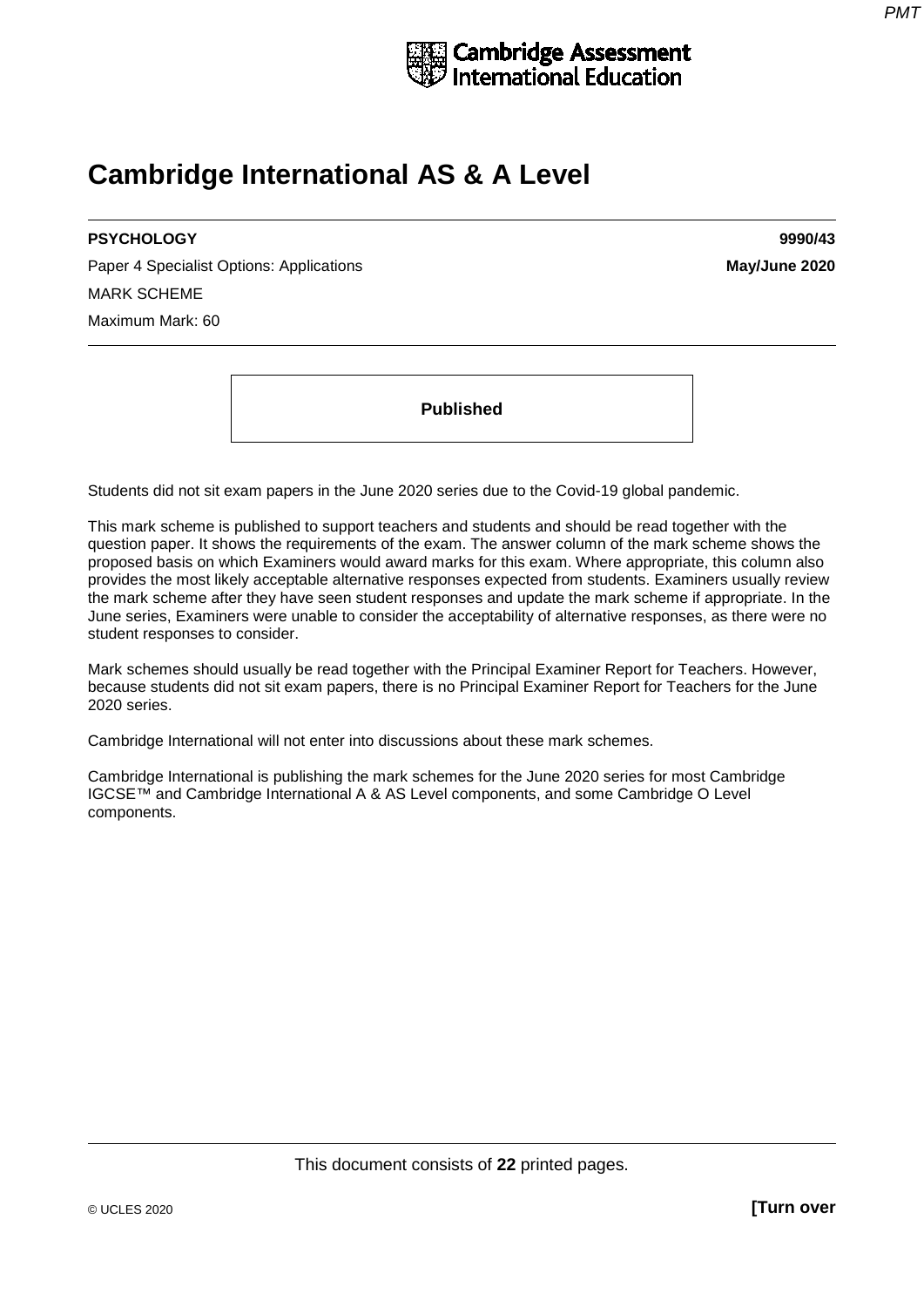*PMT*

# **Generic Marking Principles**

These general marking principles must be applied by all examiners when marking candidate answers. They should be applied alongside the specific content of the mark scheme or generic level descriptors for a question. Each question paper and mark scheme will also comply with these marking principles.

GENERIC MARKING PRINCIPLE 1:

Marks must be awarded in line with:

- the specific content of the mark scheme or the generic level descriptors for the question
- the specific skills defined in the mark scheme or in the generic level descriptors for the question
- the standard of response required by a candidate as exemplified by the standardisation scripts.

GENERIC MARKING PRINCIPLE 2:

Marks awarded are always **whole marks** (not half marks, or other fractions).

GENERIC MARKING PRINCIPLE 3:

Marks must be awarded **positively**:

- marks are awarded for correct/valid answers, as defined in the mark scheme. However, credit is given for valid answers which go beyond the scope of the syllabus and mark scheme, referring to your Team Leader as appropriate
- marks are awarded when candidates clearly demonstrate what they know and can do
- marks are not deducted for errors
- marks are not deducted for omissions
- answers should only be judged on the quality of spelling, punctuation and grammar when these features are specifically assessed by the question as indicated by the mark scheme. The meaning, however, should be unambiguous.

GENERIC MARKING PRINCIPLE 4:

Rules must be applied consistently e.g. in situations where candidates have not followed instructions or in the application of generic level descriptors.

GENERIC MARKING PRINCIPLE 5:

Marks should be awarded using the full range of marks defined in the mark scheme for the question (however; the use of the full mark range may be limited according to the quality of the candidate responses seen).

GENERIC MARKING PRINCIPLE 6:

Marks awarded are based solely on the requirements as defined in the mark scheme. Marks should not be awarded with grade thresholds or grade descriptors in mind.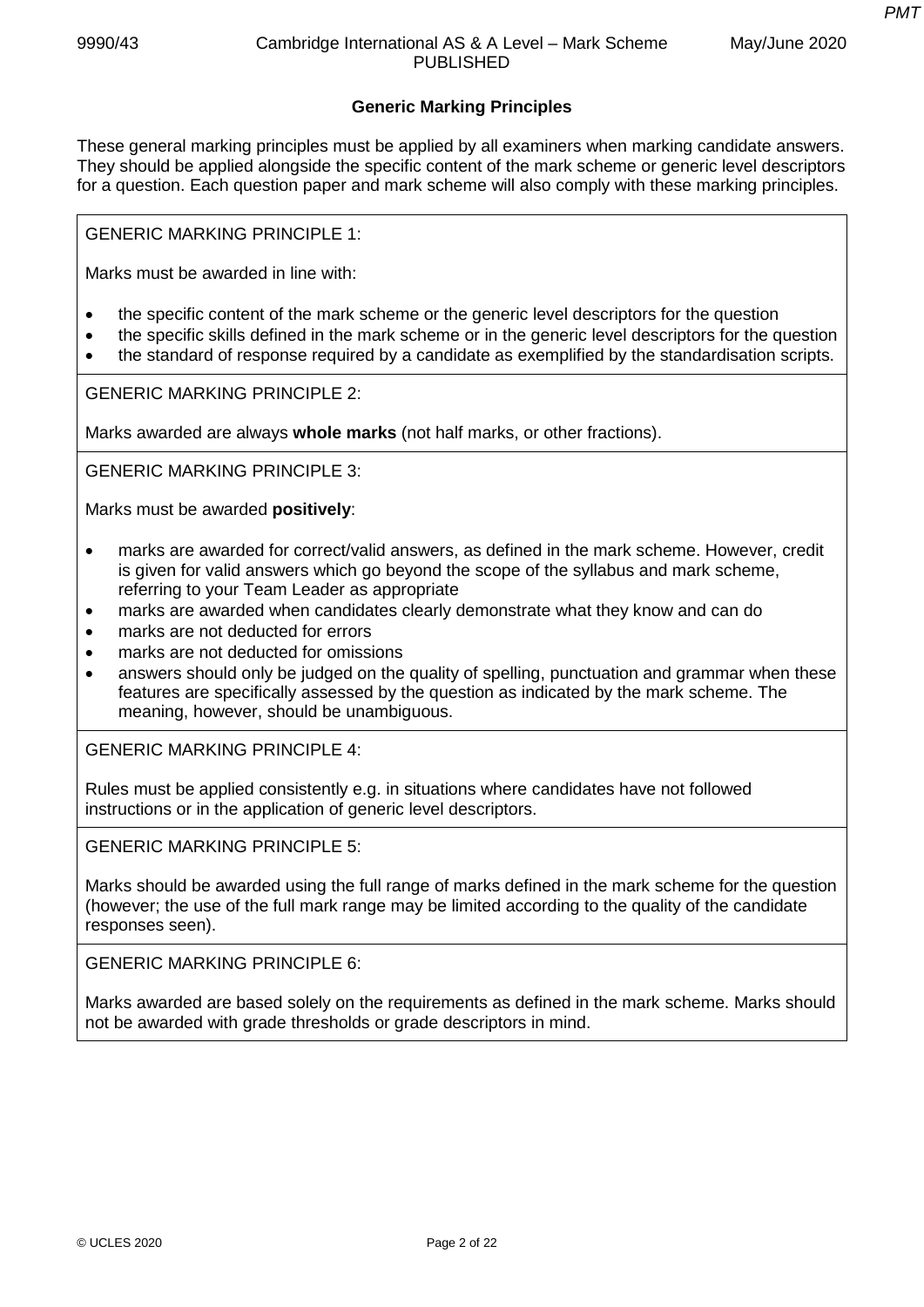| e | May/June 2020 |
|---|---------------|
|   |               |

|     |         | Section A: Stimulus (Generic response descriptor)                                                                                                                                                                                                                                                                               |
|-----|---------|---------------------------------------------------------------------------------------------------------------------------------------------------------------------------------------------------------------------------------------------------------------------------------------------------------------------------------|
| (a) | $0 - 2$ | <b>1 mark</b> for basic answer e.g. identification.<br>1 mark for elaboration/example.                                                                                                                                                                                                                                          |
| (b) | $0 - 4$ | Question always requires two 'things'<br>1 mark basic answer. 2 marks elaboration.<br>Max 2 marks if only 'one' is answered.                                                                                                                                                                                                    |
| (c) | $0 - 4$ | Questions require either one or two 'things'<br>If two: 1 mark basic answer. 2 marks elaboration.<br>If one: 1-2 marks basic answer. 3-4 marks detailed answer/elaboration.<br>If two required and only one provided, max 2 marks.                                                                                              |
| (d) | $0 - 5$ | Question requires discussion. Question always plural of each argument.<br>Question always requires conclusion.<br>1 mark for each for/against argument (however detailed) up to 4 max. 1 mark for<br>conclusion.<br><b>N.B.</b> If three (or more) arguments for one side, best two credited. If one side only,<br>max 2 marks. |
| O   | 0       | No response worthy of credit.                                                                                                                                                                                                                                                                                                   |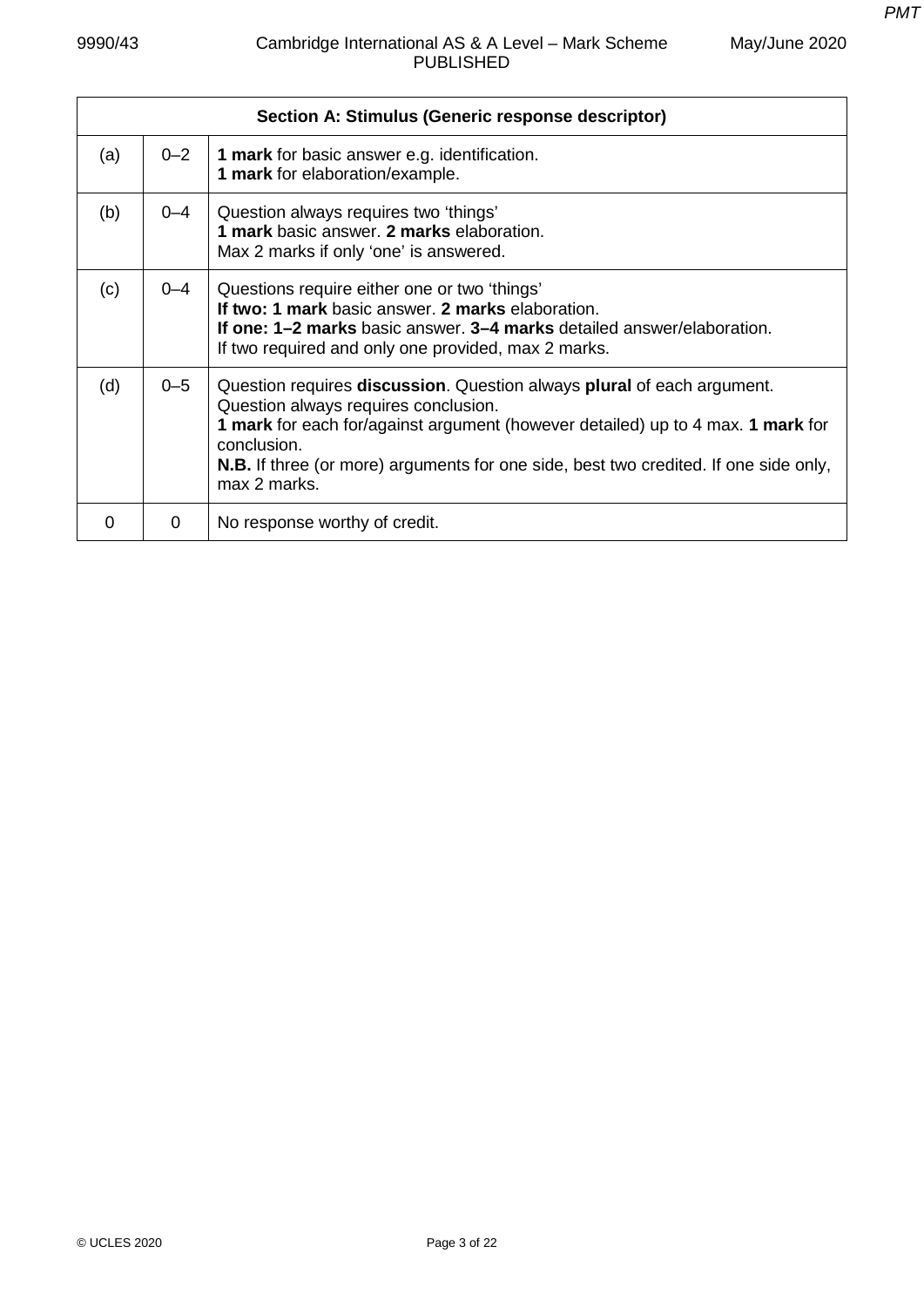$\mathbf{r}$ 

|                | Section B: Design a study question part (a) (Generic response descriptor) |                                                                                                                                                                                                                                                                                                                                                                                                                                                                                                                                                                                                                                                                          |  |  |  |
|----------------|---------------------------------------------------------------------------|--------------------------------------------------------------------------------------------------------------------------------------------------------------------------------------------------------------------------------------------------------------------------------------------------------------------------------------------------------------------------------------------------------------------------------------------------------------------------------------------------------------------------------------------------------------------------------------------------------------------------------------------------------------------------|--|--|--|
| Level          | <b>Marks</b>                                                              | Level Descriptor                                                                                                                                                                                                                                                                                                                                                                                                                                                                                                                                                                                                                                                         |  |  |  |
| $\overline{4}$ | $9 - 10$                                                                  | The design is appropriate to the named investigation and is based on<br>$\bullet$<br>thorough psychological knowledge.<br>The design is accurate, coherent and detailed, and it tests the proposed<br>$\bullet$<br>investigation competently.<br>Four or five design features are included. The features are clearly applied to<br>$\bullet$<br>the design throughout the answer and the candidate clearly understands the<br>main features involved in designing an investigation.<br>The response has proposed an appropriate design, has applied a range of<br>$\bullet$<br>relevant methodological design features with competence and shown clear<br>understanding. |  |  |  |
| 3              | $7 - 8$                                                                   | The design is appropriate to the named investigation and is based on good<br>$\bullet$<br>psychological knowledge.<br>The design is accurate, coherent and detailed, and it tests the propose<br>$\bullet$<br>investigation competently.<br>Two or three design features are included. The features are often applied to<br>$\bullet$<br>the design and the candidate shows good understanding in places.<br>The response has proposed an appropriate design, has applied some<br>$\bullet$<br>relevant methodological design features and has shown good understanding.                                                                                                 |  |  |  |
| 2              | $4 - 6$                                                                   | The design is mostly appropriate to the named investigation and is based on<br>$\bullet$<br>psychological knowledge.<br>The design is mostly accurate, coherent and detailed in places and it tests the<br>$\bullet$<br>proposed investigation.<br>Design features are limited in their understanding.<br>$\bullet$                                                                                                                                                                                                                                                                                                                                                      |  |  |  |
| 1              | $1 - 3$                                                                   | The design may not be appropriate to the named investigation and use of<br>$\bullet$<br>terminology is sparse or absent. Basic psychological understanding is shown.<br>The design lacks coherence and is limited in understanding.<br>$\bullet$<br>One or two appropriate design features are identified but incorrectly applied.<br>$\bullet$<br>The response lacks detail. The candidate describes the study listed on the<br>syllabus.                                                                                                                                                                                                                               |  |  |  |
| $\overline{0}$ | $\mathbf 0$                                                               | No response worthy of credit.<br>$\bullet$                                                                                                                                                                                                                                                                                                                                                                                                                                                                                                                                                                                                                               |  |  |  |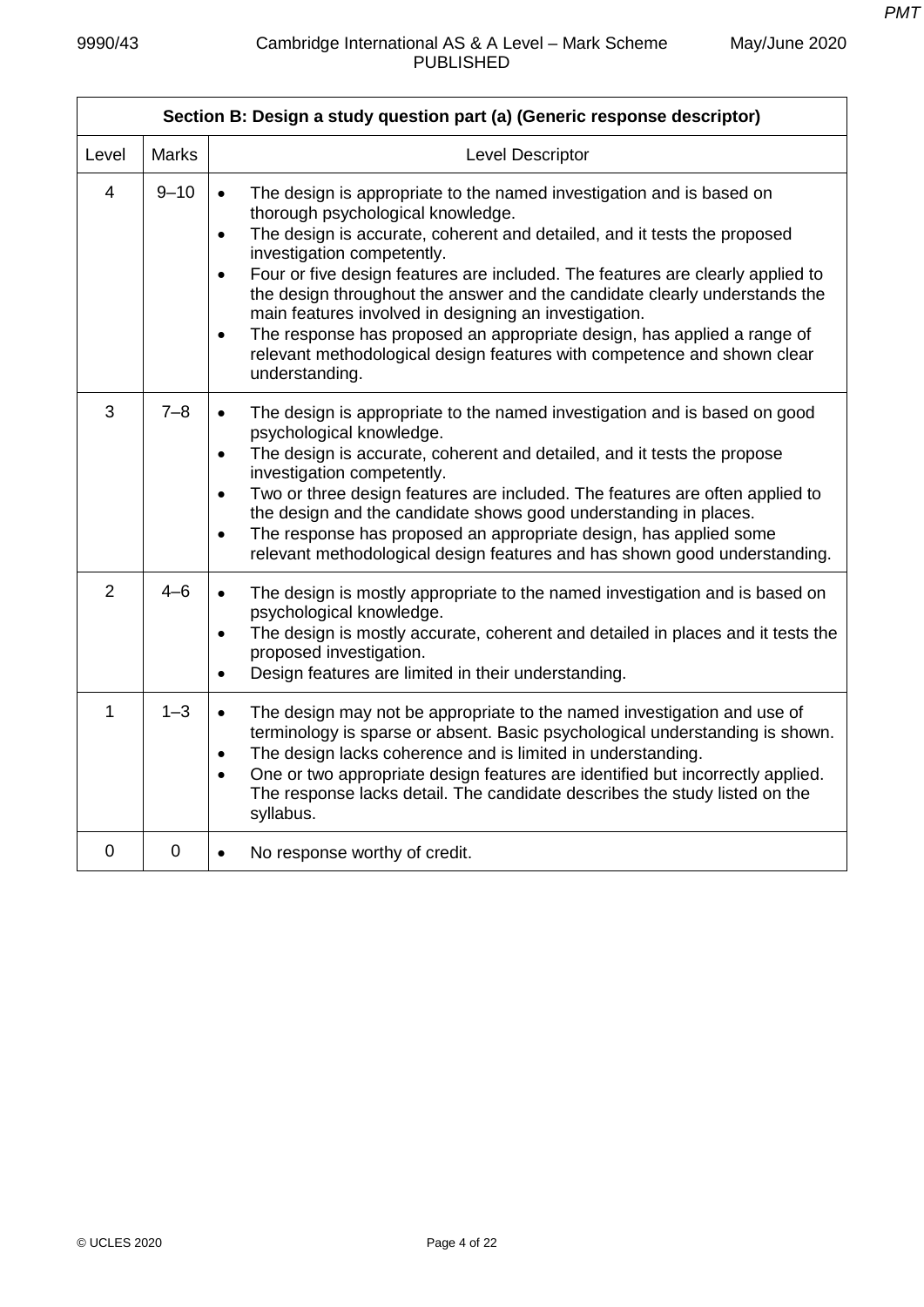|                | Section B: Explain a study question part (b) (Generic response descriptor) |                                                                                                                                                                                                                                                                                                                                                                                                                                                                                                                                                                                                                                                                             |  |
|----------------|----------------------------------------------------------------------------|-----------------------------------------------------------------------------------------------------------------------------------------------------------------------------------------------------------------------------------------------------------------------------------------------------------------------------------------------------------------------------------------------------------------------------------------------------------------------------------------------------------------------------------------------------------------------------------------------------------------------------------------------------------------------------|--|
| Level          | <b>Marks</b>                                                               | Level Descriptor                                                                                                                                                                                                                                                                                                                                                                                                                                                                                                                                                                                                                                                            |  |
| 3              | $6 - 8$                                                                    | Quality and depth of explanation is thorough.<br>Description of knowledge is accurate, coherent and detailed.<br>$\bullet$<br>Use of terms is accurate and use of psychological terminology is<br>$\bullet$<br>comprehensive.<br>Understanding of methodology (such as elaboration, use of example, quality<br>$\bullet$<br>of description) is very good.<br>The design is effectively explained in relation to the topic area.<br>$\bullet$<br>There is a balance of methodology and topic area/relevant study knowledge.<br>$\bullet$                                                                                                                                     |  |
| $\overline{2}$ | $4 - 5$                                                                    | Quality of explanation and depth of explanation is competent.<br>$\bullet$<br>Description of knowledge is mainly accurate, coherent and reasonably<br>$\bullet$<br>detailed.<br>Use of terms is mainly accurate and use of psychological terminology is<br>$\bullet$<br>competent.<br>Understanding of methodology (such as elaboration, use of example, quality<br>$\bullet$<br>of description) is good.<br>The design is adequately explained in relation to the topic area.<br>$\bullet$<br>There is an imbalance of methodology and topic area/relevant study<br>$\bullet$<br>knowledge.<br>Max 5 marks if only methodological or psychological decisions.<br>$\bullet$ |  |
| $\mathbf{1}$   | $1 - 3$                                                                    | Quality of explanation and depth of explanation is basic.<br>$\bullet$<br>Description of knowledge is often accurate, generally coherent, but lacks<br>$\bullet$<br>detail.<br>Use of terms is basic and use of psychological terminology is adequate.<br>$\bullet$<br>Understanding of methodology (such as elaboration, use of example, quality<br>$\bullet$<br>of description) is limited.<br>The design is poorly explained in relation to the topic area.<br>$\bullet$<br>There is an imbalance of methodology and topic area/relevant study<br>$\bullet$<br>knowledge.                                                                                                |  |
| 0              | $\mathbf 0$                                                                | No response worthy of credit<br>$\bullet$                                                                                                                                                                                                                                                                                                                                                                                                                                                                                                                                                                                                                                   |  |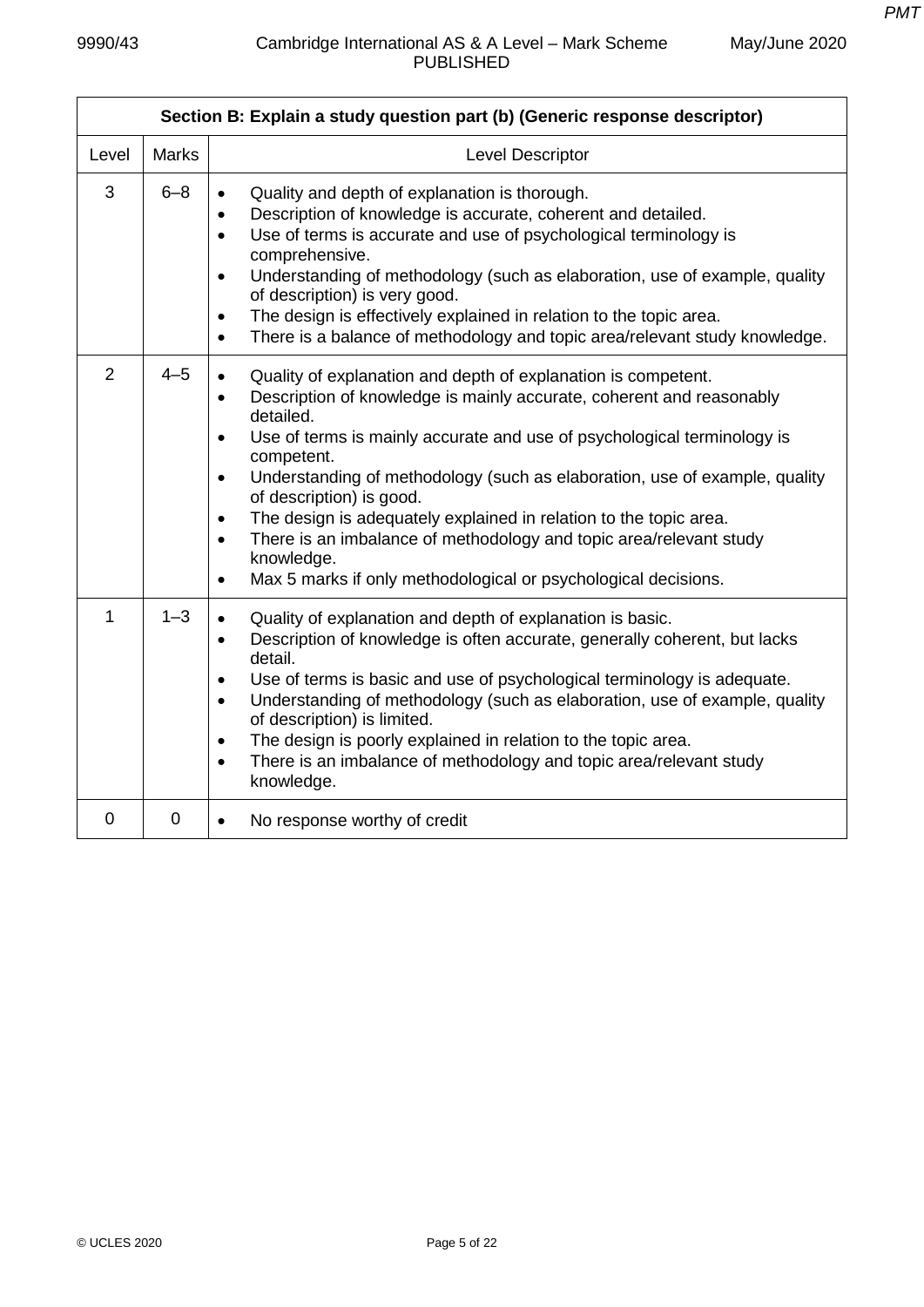| Section C: Essay/Evaluate (Generic response descriptor)                                                                                                                                                                                                                                                                                                                                                                                                                                                                                                                                                                                                                                                            |                |                                                                                                                                                                                                                                                                                                                                                                                                                  |  |
|--------------------------------------------------------------------------------------------------------------------------------------------------------------------------------------------------------------------------------------------------------------------------------------------------------------------------------------------------------------------------------------------------------------------------------------------------------------------------------------------------------------------------------------------------------------------------------------------------------------------------------------------------------------------------------------------------------------------|----------------|------------------------------------------------------------------------------------------------------------------------------------------------------------------------------------------------------------------------------------------------------------------------------------------------------------------------------------------------------------------------------------------------------------------|--|
| Level                                                                                                                                                                                                                                                                                                                                                                                                                                                                                                                                                                                                                                                                                                              | <b>Marks</b>   | <b>Level Descriptor</b>                                                                                                                                                                                                                                                                                                                                                                                          |  |
| <b>N.B.:</b> Questions are always worded in the same way: 'to what extent do you agree with this<br>statement? Use examples of research you have studied to support your answer'. However, the<br>words 'research' must be taken in the widest sense: (i) different examples can be used from the<br>same piece of research; (ii) examples from different pieces of research; (iii) examples from<br>methodology, such as a specific method or technique; (iv) examples from methodological issues<br>such as ethics, generalisations, quantitative/qualitative data; psychological versus physiological,<br>etc. (v) examples of debates and issues such as reductionism & holism; individual & situational, etc. |                |                                                                                                                                                                                                                                                                                                                                                                                                                  |  |
| $\overline{4}$                                                                                                                                                                                                                                                                                                                                                                                                                                                                                                                                                                                                                                                                                                     | $10 - 12$      | <b>Both sides</b> of the argument are considered and are relevant to the question.<br>$\bullet$<br>Appropriate examples are included which fully support both sides.<br>$\bullet$<br>Discussion is detailed with good understanding and clear expression.<br>$\bullet$<br>A conclusion is drawn with appropriate justification.<br>$\bullet$                                                                     |  |
| 3                                                                                                                                                                                                                                                                                                                                                                                                                                                                                                                                                                                                                                                                                                                  | $7 - 9$        | Both sides of the argument are considered and are relevant to the question.<br>$\bullet$<br>They may be <i>imbalanced</i> in terms of quality or quantity.<br>Some examples are included, are appropriate and often support both sides.<br>$\bullet$<br>The answer shows good discussion with reasonable understanding.<br>$\bullet$<br>A basic conclusion is drawn with little or no justification<br>$\bullet$ |  |
| 2                                                                                                                                                                                                                                                                                                                                                                                                                                                                                                                                                                                                                                                                                                                  | $4 - 6$        | Reasons are limited to one side of the argument/[both sides basic].<br>Limited reference to examples, or lack of detail.<br>$\bullet$<br>The answer shows some understanding.<br>$\bullet$<br>There is no conclusion.<br>$\bullet$                                                                                                                                                                               |  |
| 1                                                                                                                                                                                                                                                                                                                                                                                                                                                                                                                                                                                                                                                                                                                  | $1 - 3$        | Anecdotal discussion, brief detail, minimal relevance. Very limited range.<br>Discussion may be inaccurate or incomplete.<br>$\bullet$<br>May evaluate topic area studies, making only indirect reference to the<br>question.<br>[May describe relevant studies with minimal reference to the question].<br>$\bullet$                                                                                            |  |
| $\Omega$                                                                                                                                                                                                                                                                                                                                                                                                                                                                                                                                                                                                                                                                                                           | $\overline{0}$ | No response worthy of credit.<br>$\bullet$                                                                                                                                                                                                                                                                                                                                                                       |  |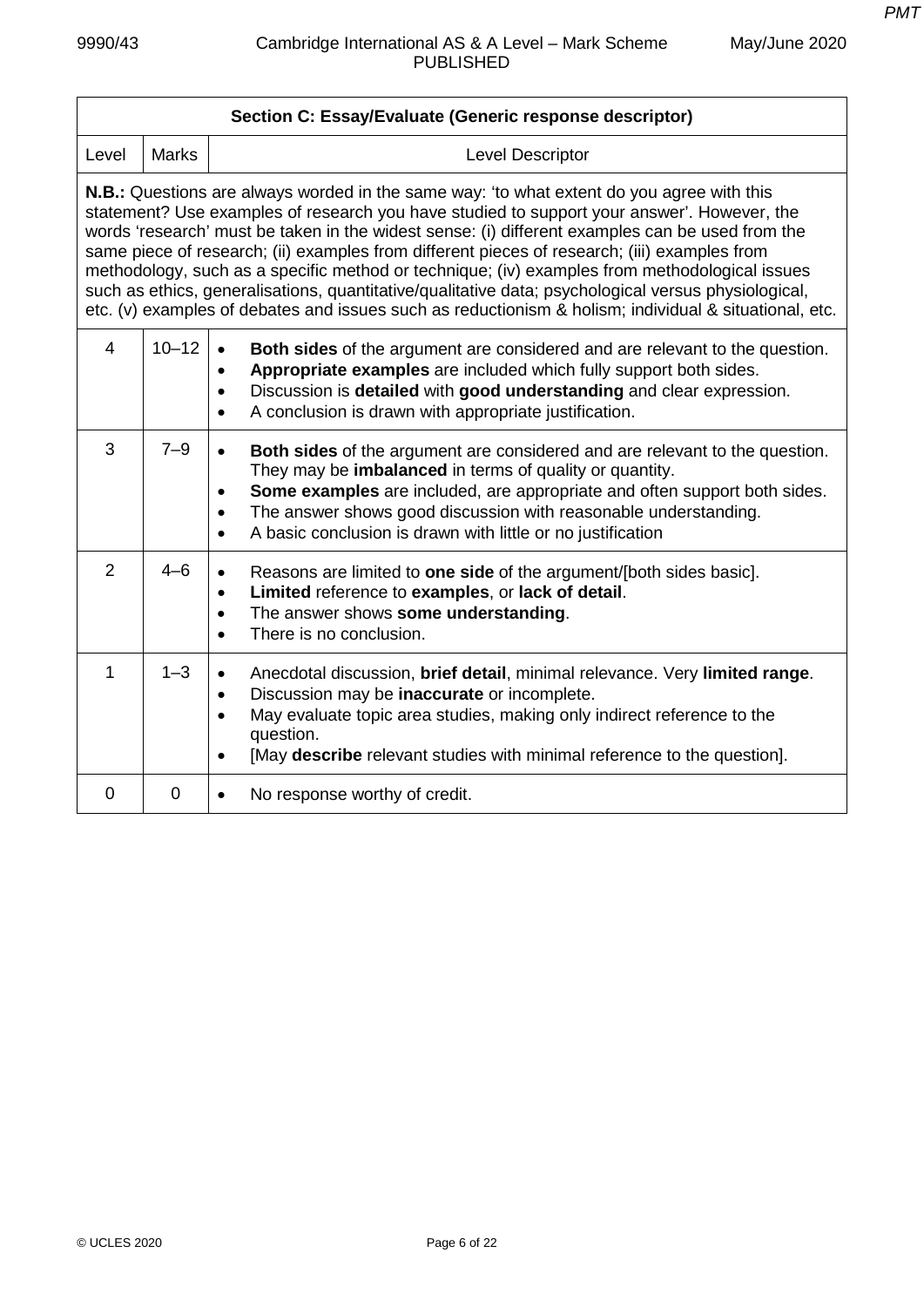| Question | <b>Answer</b>                                                                                                                                                                                                                                                                                                                                                                                                               | <b>Marks</b> |
|----------|-----------------------------------------------------------------------------------------------------------------------------------------------------------------------------------------------------------------------------------------------------------------------------------------------------------------------------------------------------------------------------------------------------------------------------|--------------|
|          | Section A: Stimulus question Psychology and abnormality                                                                                                                                                                                                                                                                                                                                                                     |              |
| 1        | Newspaper headline: Treatment for schizophrenia is successful.<br>Sensky et al. (2000) conducted a longitudinal study and found that<br>cognitive-behavioural therapy was effective. It treated both negative<br>and positive symptoms in patients that were resistant to drug<br>treatments for schizophrenia.                                                                                                             |              |
| 1(a)     | Explain what is meant by the term 'baseline' when gathering data.                                                                                                                                                                                                                                                                                                                                                           | $\mathbf{2}$ |
|          | <b>Most likely answer</b> (other appropriate responses to be credited):<br>Gathering baseline data at the outset of a programme allows a comparison<br>with data gathered afterward, allowing changes to be tracked to determine<br>whether any intervention has been effective.                                                                                                                                            |              |
|          | <b>Marks: 1 mark</b> basic answer (simple description), 2 marks detailed<br>answer/elaboration.                                                                                                                                                                                                                                                                                                                             |              |
| 1(b)     | Suggest two weaknesses of the longitudinal method in the study by<br>Sensky et al. (2000).                                                                                                                                                                                                                                                                                                                                  | 4            |
|          | Most likely answer (other appropriate responses to be credited):<br>Participants may drop out over the 9 months of therapy and 9 months of<br>$\bullet$<br>follow-up<br>Over time, participants may not follow the treatment programme<br>$\bullet$<br>exactly; may take other medications; may develop other symptoms<br>and/or illnesses.<br>Marks: 1 mark generic weakness, 2 marks weakness related to this study<br>x2 |              |
| 1(c)     | A randomised controlled design was used by Sensky et al.                                                                                                                                                                                                                                                                                                                                                                    |              |
| 1(c)(i)  | Identify the two therapies that this design compared.                                                                                                                                                                                                                                                                                                                                                                       | 2            |
|          | Most likely answer (other appropriate responses to be credited):<br>'manualized cognitive behavioural therapy developed particularly for<br>schizophrenia with that of a nonspecific befriending control intervention.'                                                                                                                                                                                                     |              |
|          | Marks: 1 mark for each correctly identified therapy.                                                                                                                                                                                                                                                                                                                                                                        |              |
| 1(c)(ii) | Suggest why a randomised controlled design was used.                                                                                                                                                                                                                                                                                                                                                                        | $\mathbf{2}$ |
|          | Most likely answer (other appropriate responses to be credited):<br>Researchers do not allocate participants to conditions so there is no<br>bias. Instead participants are allocated randomly, by chance, so<br>reducing extraneous variables. Use of control group etc.                                                                                                                                                   |              |
|          | Marks: 1 mark basic answer (identification), 2 marks detailed<br>answer/elaboration                                                                                                                                                                                                                                                                                                                                         |              |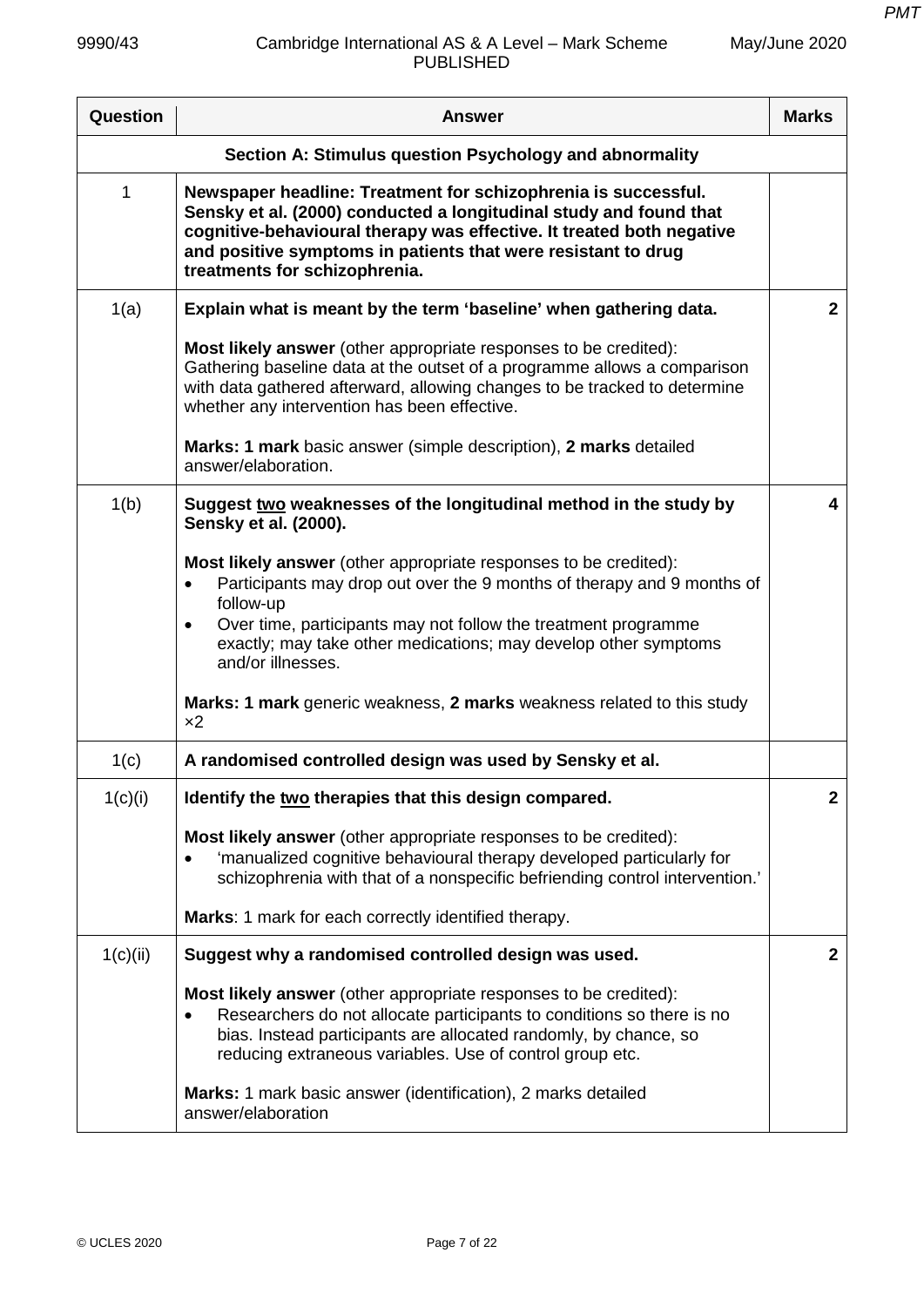| May/June 2020 |  |
|---------------|--|
|---------------|--|

| Question | <b>Answer</b>                                                                                                                                                                                                                                                                                               | <b>Marks</b> |
|----------|-------------------------------------------------------------------------------------------------------------------------------------------------------------------------------------------------------------------------------------------------------------------------------------------------------------|--------------|
| 1(d)     | Discuss the strengths and weaknesses of cognitive-behavioural<br>therapy as an alternative to drug treatments for schizophrenia. You<br>should include a conclusion in your answer.                                                                                                                         | 5            |
|          | <b>Most likely answer</b> (other appropriate responses to be credited):                                                                                                                                                                                                                                     |              |
|          | Strengths:<br>no drugs are taken<br>٠<br>the patient does not become addicted to drugs<br>the patient plays a more active role in their own treatment<br>٠<br>a therapist is there to guide the patient through the treatment<br>$\bullet$                                                                  |              |
|          | Weaknesses:<br>more effort is needed by the patient; it isn't passive as is taking a drug<br>the cause of schizophrenia may be biochemical and so a drug<br>treatment may be best<br>a therapist is needed, which costs more and consumes more time than<br>$\bullet$<br>does swallowing a pill             |              |
|          | <b>Conclusion:</b> any appropriate conclusion drawn from the discussion that has<br>been presented. 1 mark if appropriate. A conclusion is a 'decision reached<br>by reasoning' and so a summary of points already made scores 0 marks.                                                                     |              |
|          | Marks: Question requires discussion; always plural of each argument,<br>and always requires conclusion. 1 mark for each advantage/disadvantage<br>(however detailed) and related to the question up to 4 max. 2 marks max for<br>two strengths/weaknesses unrelated to the question. 1 mark for conclusion. |              |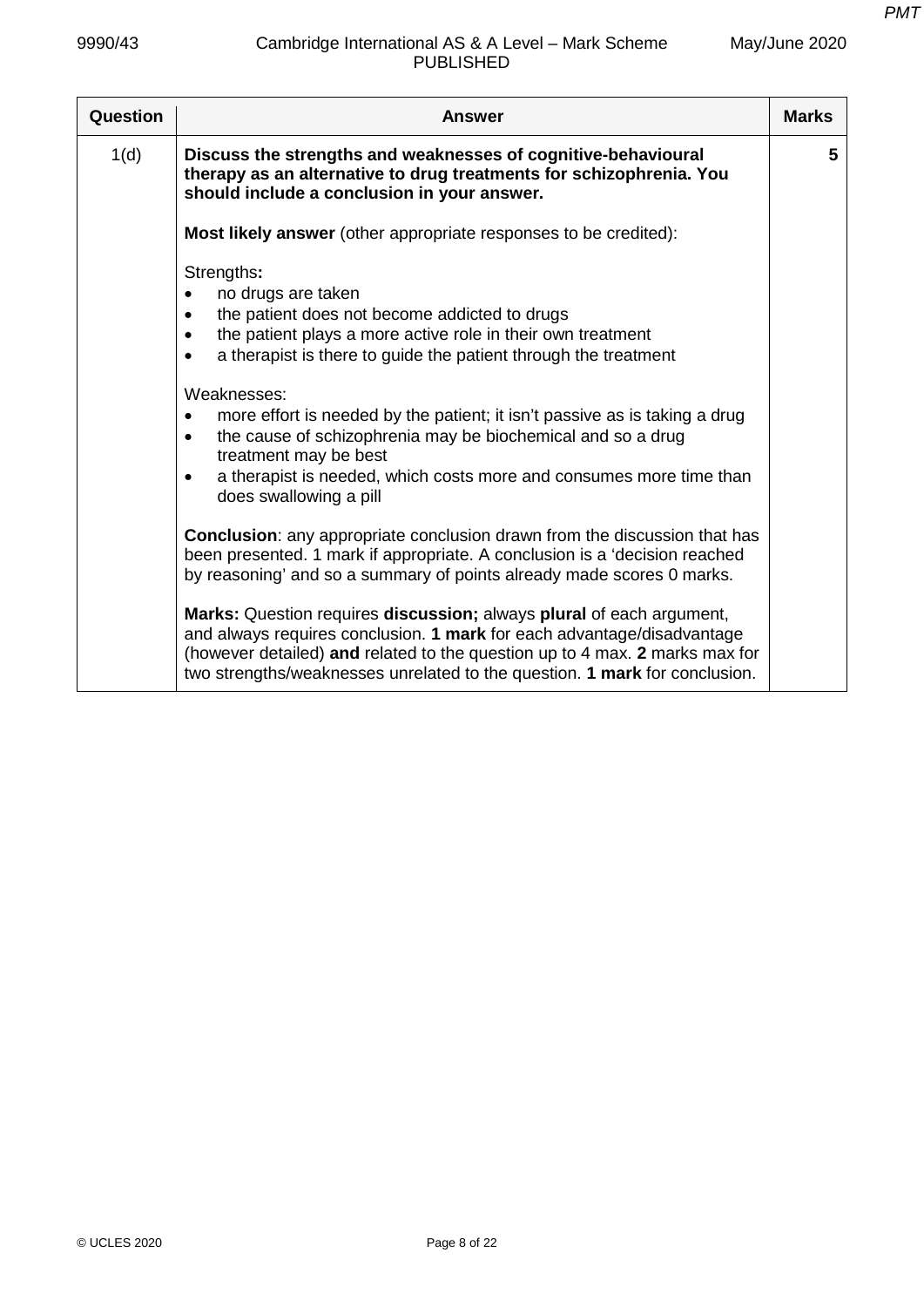| Question                                                       | <b>Answer</b>                                                                                                                                                                                                                                                                                                                                                                                                                                                                                                                                                                    | <b>Marks</b> |
|----------------------------------------------------------------|----------------------------------------------------------------------------------------------------------------------------------------------------------------------------------------------------------------------------------------------------------------------------------------------------------------------------------------------------------------------------------------------------------------------------------------------------------------------------------------------------------------------------------------------------------------------------------|--------------|
| Section A: Stimulus question psychology and consumer behaviour |                                                                                                                                                                                                                                                                                                                                                                                                                                                                                                                                                                                  |              |
| 2                                                              | 'There has been little attempt to understand the influence on children<br>of branded products that appear in television programs and movies. A<br>study exposed children of two different age groups (6-7 and 11-12) in<br>classrooms to a brief film clip. They were then individually asked to<br>demonstrate their witness skills by describing in as much detail as<br>possible what they had seen.'<br><b>Extract from the abstract from Auty and Lewis (2004)</b>                                                                                                          |              |
| 2(a)                                                           | Explain what is meant by 'brand recognition'.                                                                                                                                                                                                                                                                                                                                                                                                                                                                                                                                    | $\mathbf{2}$ |
|                                                                | Most likely answer (other appropriate responses to be credited):<br>Brand recognition is the consumer's ability to recognise a firm from its<br>distinctive logo, motto or artistic symbol.                                                                                                                                                                                                                                                                                                                                                                                      |              |
|                                                                | Marks: 1 mark for basic answer, 1 mark for elaboration/example.                                                                                                                                                                                                                                                                                                                                                                                                                                                                                                                  |              |
| 2(b)                                                           | Give the two conclusions from the study by Auty and Lewis (2004).<br>Most likely answer (other appropriate responses to be credited):                                                                                                                                                                                                                                                                                                                                                                                                                                            | 4            |
|                                                                | Quote: 'The responses to the interviews suggest<br>that it is not simply exposure to the film but rather previous exposure<br>1<br>together with a reminder in the form of recent exposure that affects<br>choice.'<br>Age (and by implication processing skill) does not appear to be a<br>2<br>mediating factor affecting choice, because implicit memory (mere                                                                                                                                                                                                                |              |
|                                                                | exposure) seems to be more important than explicit recall.<br><b>Marks:</b> 1 mark basic answer, 2 marks detailed answer/elaboration $\times$ 2.                                                                                                                                                                                                                                                                                                                                                                                                                                 |              |
| 2(c)(i)                                                        | Give two examples of what Auty and Lewis did to ensure that the<br>ethical guideline of informed consent was followed.                                                                                                                                                                                                                                                                                                                                                                                                                                                           | $\mathbf{2}$ |
|                                                                | Most likely answer (other appropriate responses to be credited):<br>Quote:<br>'Within their classes, participants were randomly assigned by their<br>teachers to groups alphabetically by last name' [and so the teachers<br>knew what the study involved].<br>'Prior written permission to offer children a soft drink during a brief<br>٠<br>interview was obtained from parents.'<br>'Parents and teachers were told that children would be asked questions<br>٠<br>about their observations after they viewed a film clip.'<br><b>Marks: 1 mark for each correct answer.</b> |              |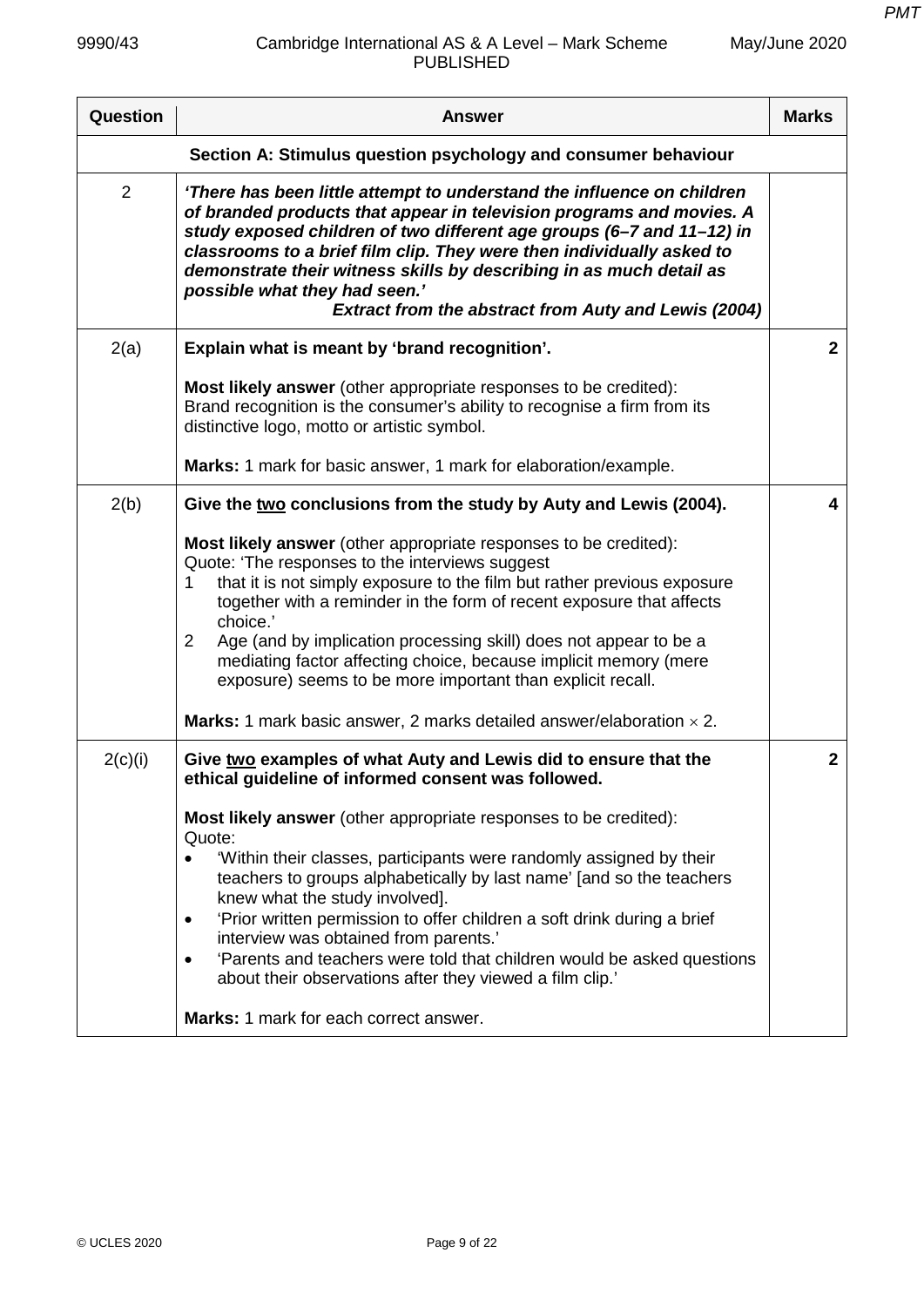| Question | <b>Answer</b>                                                                                                                                                                                                                                                                                                                                                                                                                                                                                                    | <b>Marks</b> |
|----------|------------------------------------------------------------------------------------------------------------------------------------------------------------------------------------------------------------------------------------------------------------------------------------------------------------------------------------------------------------------------------------------------------------------------------------------------------------------------------------------------------------------|--------------|
| 2(c)(ii) | Suggest one way in which this study could be considered to be<br>unethical.                                                                                                                                                                                                                                                                                                                                                                                                                                      | $\mathbf{2}$ |
|          | Most likely answer (other appropriate responses to be credited):<br>Psychological harm: the children might have been uncomfortable being<br>interviewed by a strange adult;<br>Right to withdraw: the children may not have understood this, or if they<br>$\bullet$<br>did, may have been afraid to exercise their right.<br>Debrief: no evidence that this was done: 'Each interview took about 5<br>$\bullet$<br>minutes after which the child was returned to the classroom and the<br>next one called out'. |              |
|          | Marks 0 marks for identifying a guideline. 1 mark for outline; 2 marks for<br>identifying guideline and describing how the suggestion relates to this study.                                                                                                                                                                                                                                                                                                                                                     |              |
| 2(d)     | Discuss the advantages and disadvantages of using interviews to<br>investigate brand recognition in children. You should include a<br>conclusion in your answer.                                                                                                                                                                                                                                                                                                                                                 | 5            |
|          | Most likely answer (other appropriate responses to be credited):                                                                                                                                                                                                                                                                                                                                                                                                                                                 |              |
|          | Advantages:<br>interviews allow children to give their viewpoint of the study in full detail<br>$\bullet$<br>interviews can be done individually, so no embarrassment, etc.<br>$\bullet$<br>an interview could be unstructured, allowing free interaction; it could be<br>$\bullet$<br>structured allowing researchers to cover 'essential' questions<br>the interview can be recorded providing evidence of what was said<br>$\bullet$<br>should it be needed                                                   |              |
|          | Disadvantages:<br>children may be reluctant to be interviewed but go ahead because it is<br>$\bullet$<br>what the adult wants<br>children may not tell the truth, hiding information or modifying it<br>children may misunderstand questions                                                                                                                                                                                                                                                                     |              |
|          | <b>Conclusion:</b> any appropriate conclusion drawn from the discussion that has<br>been presented. 1 mark if appropriate. A conclusion is a 'decision reached<br>by reasoning' and so a summary of points already made scores 0 marks.                                                                                                                                                                                                                                                                          |              |
|          | Marks: Question requires discussion; always plural of each argument,<br>and always requires conclusion. 1 mark for each advantage/disadvantage<br>(however detailed) and related to the question up to 4 max. 2 marks max for<br>two strengths/weaknesses unrelated to the question. 1 mark for conclusion.                                                                                                                                                                                                      |              |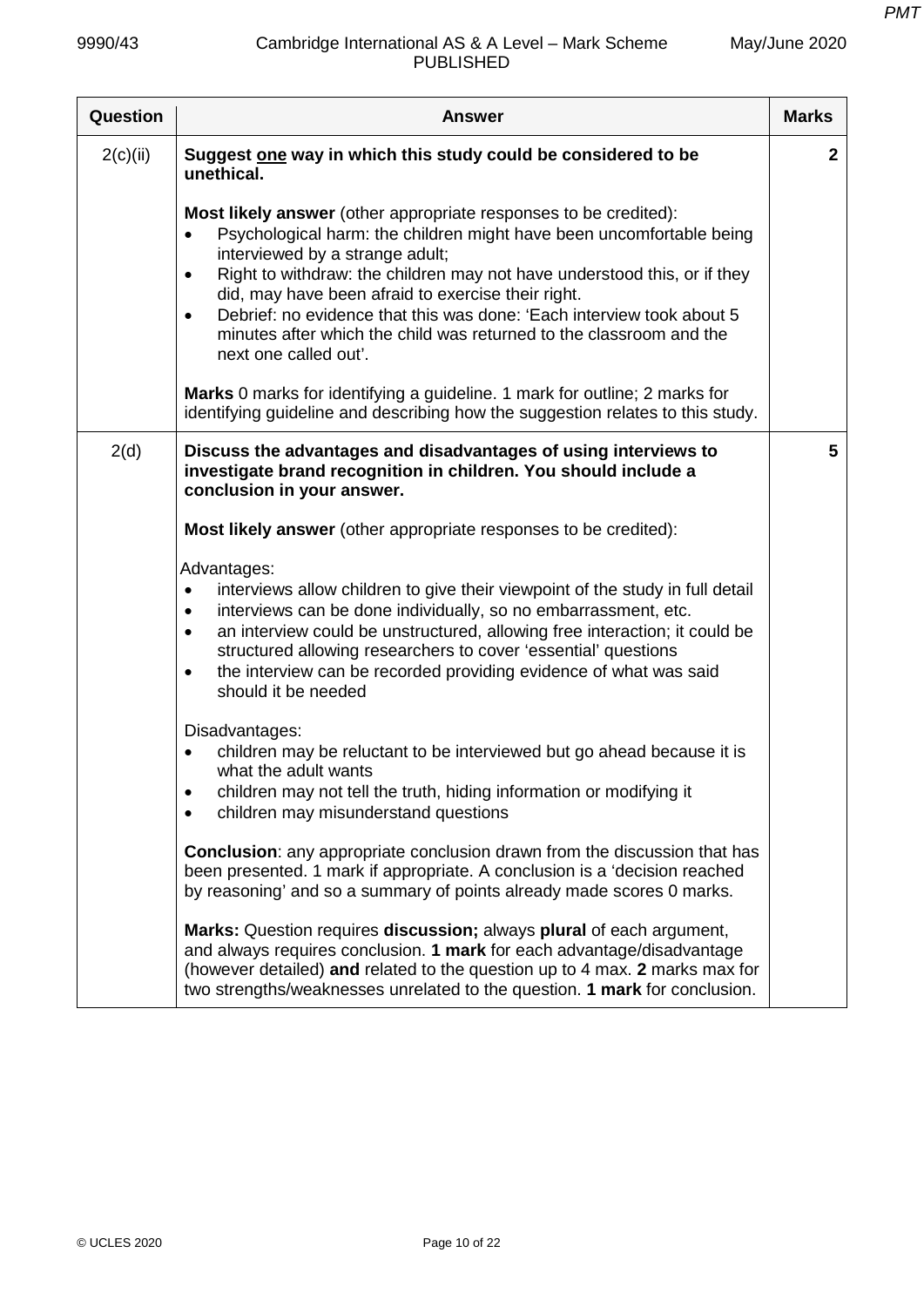| Question                                           | <b>Answer</b>                                                                                                                                                                                                                                                                                                                                                                                                                                                                                                                                                                                                                                                                                                                                                                      | <b>Marks</b> |
|----------------------------------------------------|------------------------------------------------------------------------------------------------------------------------------------------------------------------------------------------------------------------------------------------------------------------------------------------------------------------------------------------------------------------------------------------------------------------------------------------------------------------------------------------------------------------------------------------------------------------------------------------------------------------------------------------------------------------------------------------------------------------------------------------------------------------------------------|--------------|
| Section A: Stimulus question psychology and health |                                                                                                                                                                                                                                                                                                                                                                                                                                                                                                                                                                                                                                                                                                                                                                                    |              |
| 3                                                  | The Wong-Baker faces pain rating scale for children.                                                                                                                                                                                                                                                                                                                                                                                                                                                                                                                                                                                                                                                                                                                               |              |
|                                                    | Fig. 3.1                                                                                                                                                                                                                                                                                                                                                                                                                                                                                                                                                                                                                                                                                                                                                                           |              |
| 3(a)                                               | Explain how the Wong-Baker scale is used to measure pain in<br>children.                                                                                                                                                                                                                                                                                                                                                                                                                                                                                                                                                                                                                                                                                                           | $\mathbf{2}$ |
|                                                    | <b>Most likely answer:</b><br>Wong-Baker scale is shown to children; children point to the face that<br>reflects their level of pain.                                                                                                                                                                                                                                                                                                                                                                                                                                                                                                                                                                                                                                              |              |
|                                                    | <b>Marks:</b> 1 mark basic answer (identification), 2 marks detailed<br>answer/elaboration                                                                                                                                                                                                                                                                                                                                                                                                                                                                                                                                                                                                                                                                                         |              |
| 3(b)(i)                                            | Explain how the test-retest reliability of this scale could be tested.                                                                                                                                                                                                                                                                                                                                                                                                                                                                                                                                                                                                                                                                                                             | $\mathbf{2}$ |
|                                                    | Most likely answer (other appropriate responses to be credited):<br>Repeating the test after a period of time and comparing the results. Quote<br>from study: 'Retesting occurred the day after the initial test except in a few<br>instances when it was done 2 to 4 days later.'                                                                                                                                                                                                                                                                                                                                                                                                                                                                                                 |              |
|                                                    | Marks: 0 marks for 'doing the test again'. 1 mark for 'repeating again after a<br>period of time', 2 marks for link to study i.e. 2-4 days, or what was tested<br>i.e. 6 different scales, colours and painful events.                                                                                                                                                                                                                                                                                                                                                                                                                                                                                                                                                             |              |
| 3(b)(ii)                                           | Suggest one reason why this scale might be less useful with older<br>children than with younger children.                                                                                                                                                                                                                                                                                                                                                                                                                                                                                                                                                                                                                                                                          | $\mathbf{2}$ |
|                                                    | Most likely answer (other appropriate responses to be credited):<br>Quote from study: 'the decrease in reliability at age 12 is puzzling.<br>One possible explanation may be related to the investigators'<br>perception that the interest of older children decreased during the<br>retest. Therefore, the older subjects may have been less motivated to<br>rate the pain accurately than young children who enthusiastically<br>enjoyed the testing procedure (and so the measure is less useful).<br>It may also be that young children remembered the pain more acutely<br>$\bullet$<br>than older children children (and so the measure is less useful).<br>Obviously, more research is needed to answer the question of declining<br>reliability with age beyond 12 years.' |              |
|                                                    | Marks: 1 mark basic answer (identification), 2 marks detailed<br>answer/elaboration.                                                                                                                                                                                                                                                                                                                                                                                                                                                                                                                                                                                                                                                                                               |              |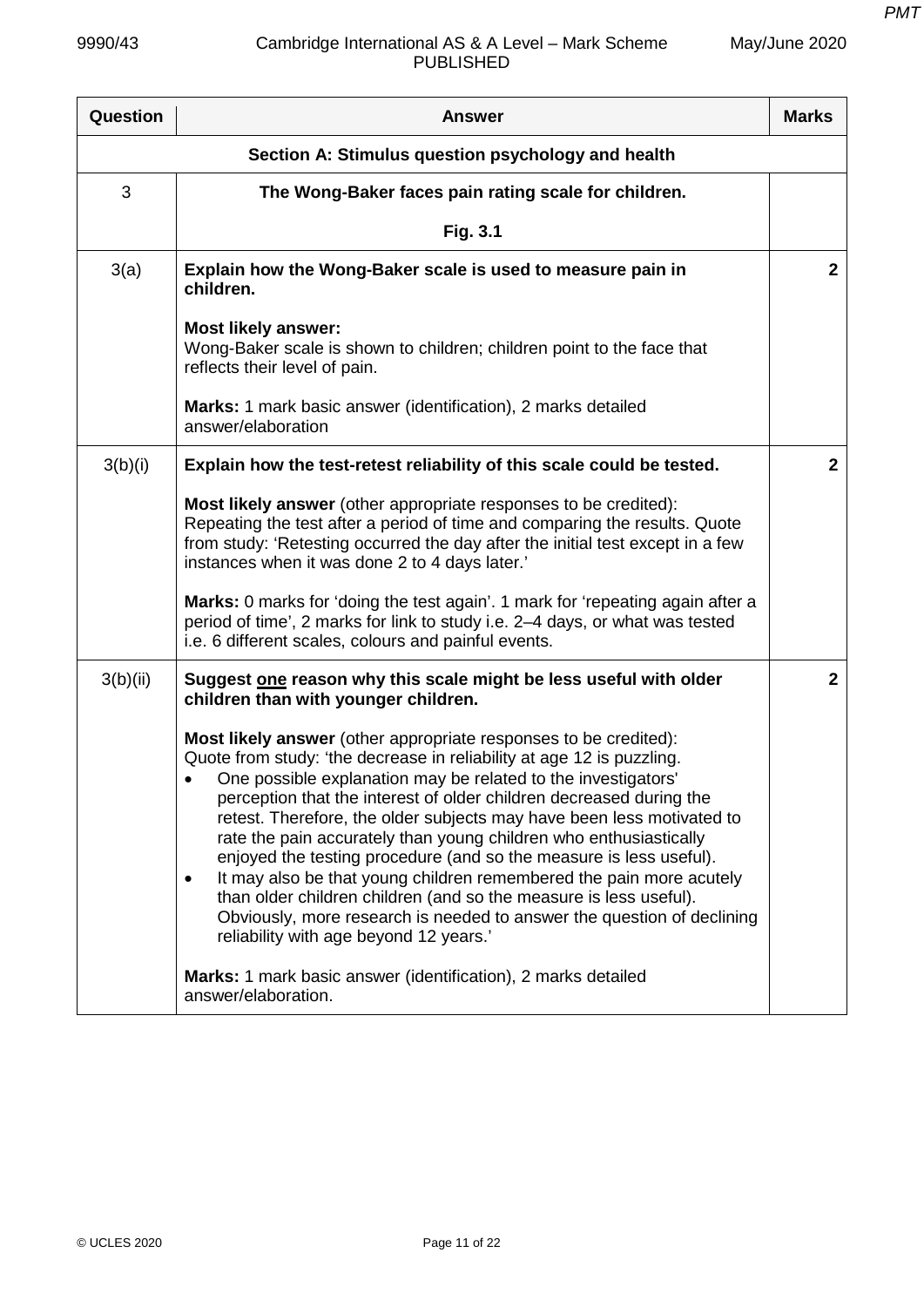| Question | <b>Answer</b>                                                                                                                                                                                                                                                                                                                                                                                                                                                                                                                                                                                                                                                                                                                                                                                                                                                                                                                                                                                                                                                            | <b>Marks</b> |
|----------|--------------------------------------------------------------------------------------------------------------------------------------------------------------------------------------------------------------------------------------------------------------------------------------------------------------------------------------------------------------------------------------------------------------------------------------------------------------------------------------------------------------------------------------------------------------------------------------------------------------------------------------------------------------------------------------------------------------------------------------------------------------------------------------------------------------------------------------------------------------------------------------------------------------------------------------------------------------------------------------------------------------------------------------------------------------------------|--------------|
| 3(c)     | Suggest two ways in which pain can be measured in children without<br>using a pain rating scale.                                                                                                                                                                                                                                                                                                                                                                                                                                                                                                                                                                                                                                                                                                                                                                                                                                                                                                                                                                         | 4            |
|          | <b>Most likely answer</b> (other appropriate responses to be credited):<br>McGill pain Questionnaire (MPQ) - this has some rating scales e.g.<br>$\bullet$<br>Section 4: 'How strong is your pain? (no credit for this aspect), but<br>Section 1 'Where is your pain?' is where patients mark on a drawing<br>where their pain is. Section 2: 'What does your pain feel like?' where<br>patients use descriptor words and Section 3: 'How does your pain<br>change with time?' can all be credited.<br>Behavioural/observational measures can involve simply observing a<br>$\bullet$<br>child: facial or audible expression; distorted ambulation; crying, etc.<br>UAB is a rating scale and so scores no marks.<br>Clinical interview is creditworthy.<br>$\bullet$<br>The Paediatric Pain Questionnaire (Varni and Thompson, 1976) gets<br>$\bullet$<br>children to pick colours and then colour a box, but the boxes are on a<br>rating scale, so no credit.<br>No credit for any visual rating scale such as visual analogue scale, box<br>$\bullet$<br>scale, etc. |              |
|          | Marks: 1 mark basic answer (e.g. identification of measure), 2 marks<br>detailed answer/elaboration $\times$ 2.                                                                                                                                                                                                                                                                                                                                                                                                                                                                                                                                                                                                                                                                                                                                                                                                                                                                                                                                                          |              |
| 3(d)     | Discuss the advantages and disadvantages of having pain measures<br>specifically for use with children. You should include a conclusion in<br>your answer.                                                                                                                                                                                                                                                                                                                                                                                                                                                                                                                                                                                                                                                                                                                                                                                                                                                                                                               | 5            |
|          | Most likely answer (other appropriate responses to be credited):<br>Advantages:<br>children may be too young to explain their pain/take part in an 'adult'<br>$\bullet$<br>clinical interview<br>children may not understand the questions that are being asked by a<br>$\bullet$<br>medical practitioner (e.g complex language)<br>children may be nervous about the practitioner or what procedure they<br>$\bullet$<br>have to undergo and so a 'child-friendly' colouring task, or row of faces<br>to choose from, may put them at ease.                                                                                                                                                                                                                                                                                                                                                                                                                                                                                                                             |              |
|          | Disadvantages:<br>the 'smiley face' may not translate into actual pain or the type of pain<br>$\bullet$<br>the child is experiencing. It might not be valid.<br>the smiley face may not be reliable: as the study showed.<br>٠<br>the study may not be valid: In the Wong and Baker study children were<br>$\bullet$<br>not in pain when the measures were taken. Taking the measures when<br>the children are in pain may be very different.                                                                                                                                                                                                                                                                                                                                                                                                                                                                                                                                                                                                                            |              |
|          | <b>Conclusion:</b> any appropriate conclusion drawn from the discussion that has<br>been presented. 1 mark if appropriate. A conclusion is a 'decision reached<br>by reasoning' and so a summary of points already made scores 0 marks.                                                                                                                                                                                                                                                                                                                                                                                                                                                                                                                                                                                                                                                                                                                                                                                                                                  |              |
|          | Marks: Question requires discussion; always plural of each argument,<br>and always requires conclusion. 1 mark for each advantage/disadvantage<br>(however detailed) and related to the question up to 4 max. 2 marks max for<br>two strengths/weaknesses unrelated to the question. 1 mark for conclusion.                                                                                                                                                                                                                                                                                                                                                                                                                                                                                                                                                                                                                                                                                                                                                              |              |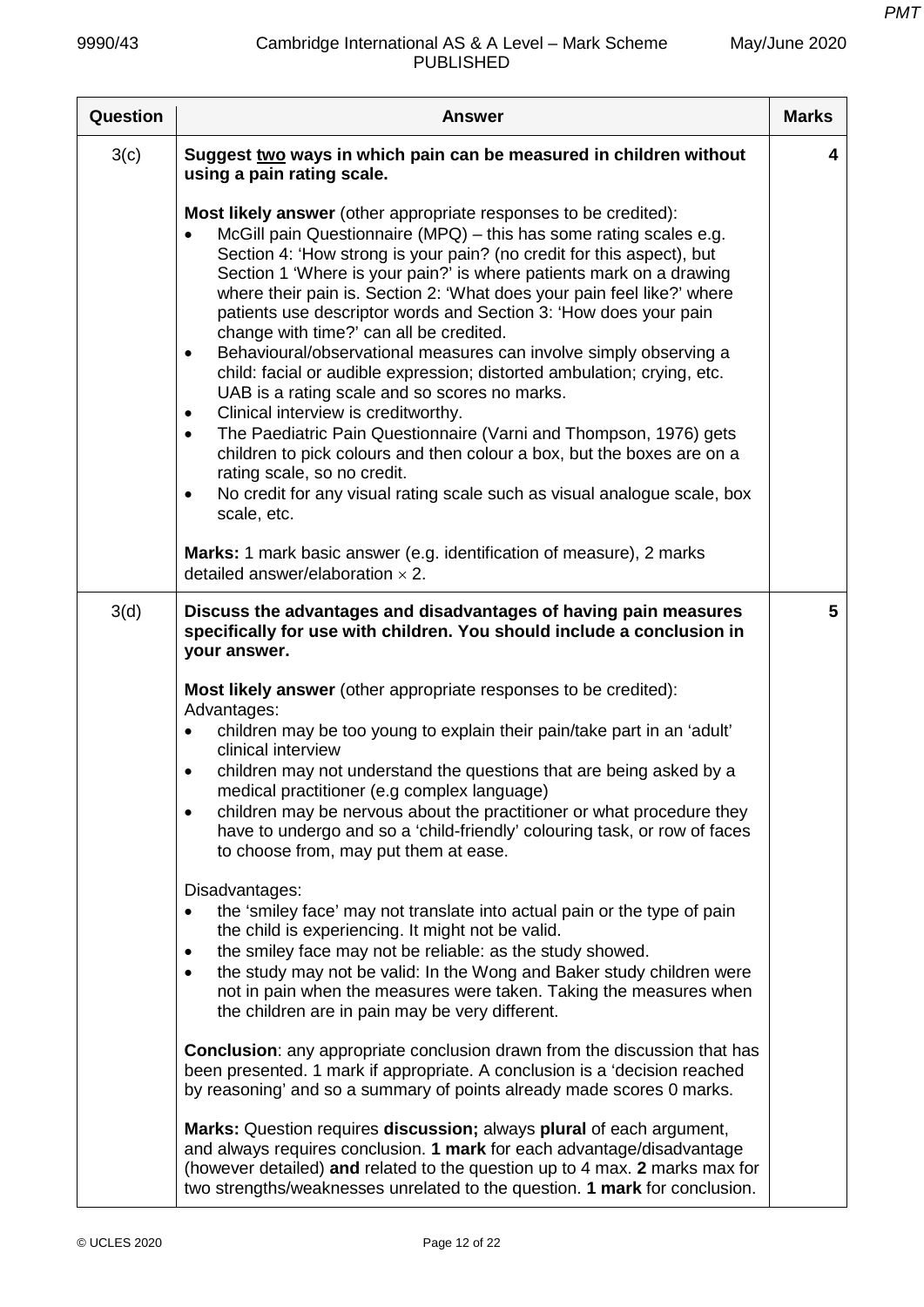| May/June 2020 |  |
|---------------|--|
|---------------|--|

| Question       | <b>Answer</b>                                                                                                                                                                                                                                                                                                                                                                                                                                                                                                                                                         |                                                                                                                                                                   | <b>Marks</b>                                   |                |
|----------------|-----------------------------------------------------------------------------------------------------------------------------------------------------------------------------------------------------------------------------------------------------------------------------------------------------------------------------------------------------------------------------------------------------------------------------------------------------------------------------------------------------------------------------------------------------------------------|-------------------------------------------------------------------------------------------------------------------------------------------------------------------|------------------------------------------------|----------------|
|                |                                                                                                                                                                                                                                                                                                                                                                                                                                                                                                                                                                       | Section A: Stimulus question psychology and organisations                                                                                                         |                                                |                |
| $\overline{4}$ | Wedley and Field (1984) proposed that the decision-making process of<br>any group can be improved using a pre-decision support system. Their<br>model of the pre-decision process begins with the manager answering<br>situational questions. Examples of these questions and how they<br>could be answered appear in Table 4.1.                                                                                                                                                                                                                                      |                                                                                                                                                                   |                                                |                |
|                | Question<br>number                                                                                                                                                                                                                                                                                                                                                                                                                                                                                                                                                    | Questions                                                                                                                                                         | Your<br>answers                                |                |
|                | 1<br>$\mathbf 2$<br>3<br>$\overline{\mathbf{4}}$<br>5                                                                                                                                                                                                                                                                                                                                                                                                                                                                                                                 | Is quality required?<br>Have you sufficient information?<br>Is the problem structured?<br>Is acceptance important?<br>Would your autocratic decision be accepted? | Yes No<br>Yes No<br>Yes No<br>Yes No<br>Yes No |                |
| 4(a)           |                                                                                                                                                                                                                                                                                                                                                                                                                                                                                                                                                                       | Explain what is meant by the term 'pre-decision support system'.                                                                                                  |                                                | $\overline{2}$ |
|                | Most likely answer (other appropriate responses to be credited):<br>A decision support system (DSS) is a computerised information system<br>used to support decision-making in an organisation or a business. A DSS<br>lets users sift through and analyse massive reams of data and compile<br>information that can be used to solve problems and make better decisions.<br>For Wedley and Field, DSSs deal with less structured situations in which<br>greater management judgement is required.<br>Marks: 1 mark for basic answer. 1 mark for elaboration/example. |                                                                                                                                                                   |                                                |                |
| 4(b)(i)        |                                                                                                                                                                                                                                                                                                                                                                                                                                                                                                                                                                       | Identify the type of questions used to gather the data in Table 4.1.                                                                                              |                                                | 1              |
|                |                                                                                                                                                                                                                                                                                                                                                                                                                                                                                                                                                                       | <b>Answer</b> (other appropriate responses to be credited):<br>Closed (ended) questions.                                                                          |                                                |                |
|                |                                                                                                                                                                                                                                                                                                                                                                                                                                                                                                                                                                       | <b>Marks: 1 mark for correct identification.</b>                                                                                                                  |                                                |                |
| 4(b)(ii)       |                                                                                                                                                                                                                                                                                                                                                                                                                                                                                                                                                                       | Identify the type of data gathered in Table 4.1.                                                                                                                  |                                                | 1              |
|                | ٠<br>$\bullet$<br>nominal data.<br>$\bullet$                                                                                                                                                                                                                                                                                                                                                                                                                                                                                                                          | Answer (other appropriate responses to be credited):<br>quantitative data (number of yes or no answers)<br>categorical data (frequencies).                        |                                                |                |
|                |                                                                                                                                                                                                                                                                                                                                                                                                                                                                                                                                                                       | Marks: 1 mark for correct identification.                                                                                                                         |                                                |                |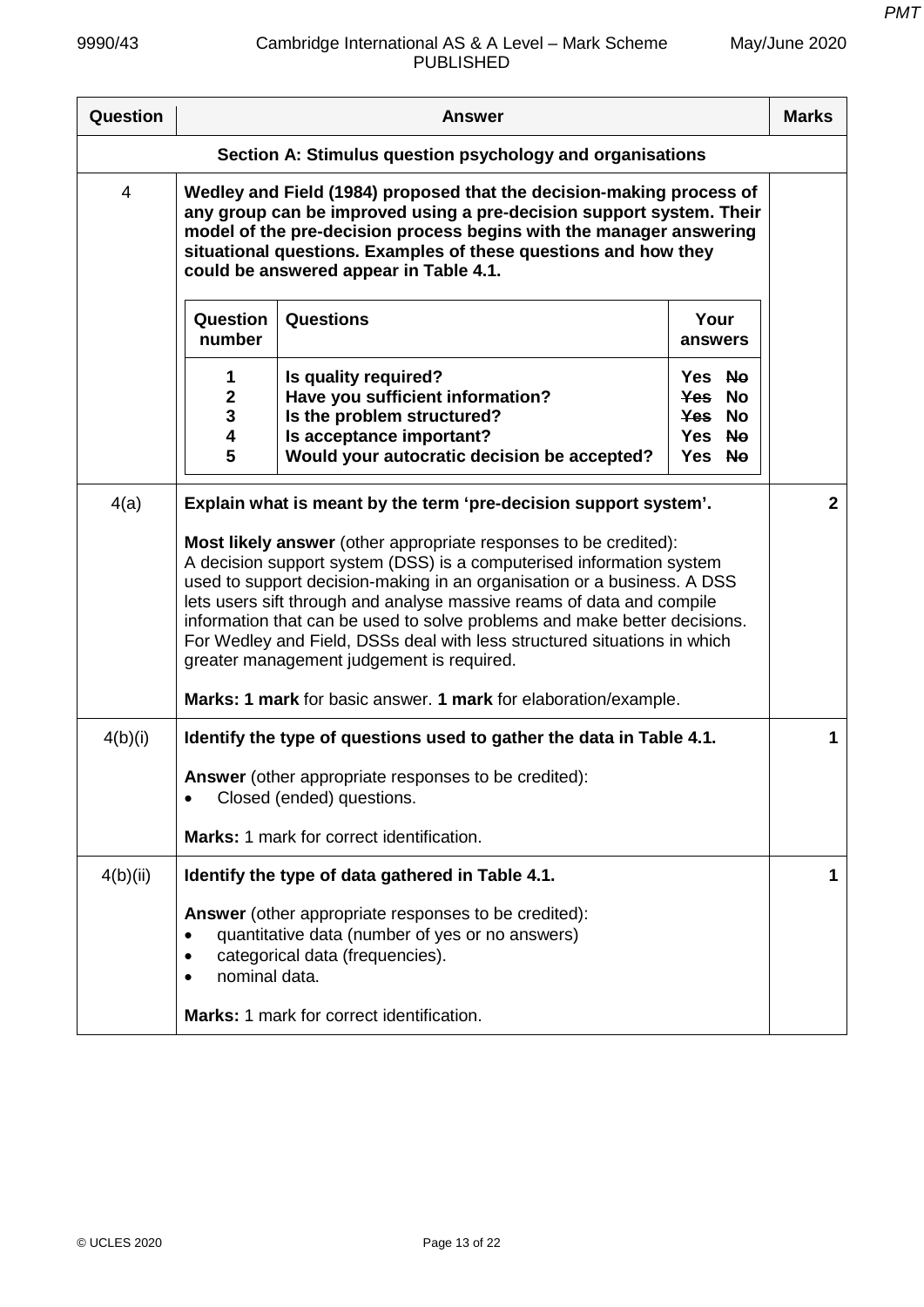| Question | <b>Answer</b>                                                                                                                                                                                                                                                                                                                                                                                                                                                                                                                                                                                                                | <b>Marks</b> |
|----------|------------------------------------------------------------------------------------------------------------------------------------------------------------------------------------------------------------------------------------------------------------------------------------------------------------------------------------------------------------------------------------------------------------------------------------------------------------------------------------------------------------------------------------------------------------------------------------------------------------------------------|--------------|
| 4(c)     | Suggest two ways in which a decision support system can improve<br>managerial effectiveness.                                                                                                                                                                                                                                                                                                                                                                                                                                                                                                                                 | 4            |
|          | Most likely answer (other appropriate responses to be credited):<br>Quote from study:<br>'DSS improve managerial effectiveness by:<br>Improving personal efficiency by allowing a manager to perform a task<br>in a different way that uses less time or less effort<br>Expediting problem solving by providing faster turnaround, never<br>$\bullet$<br>insights, better consistency and greater accuracy<br>Facilitating interpersonal communication both with specific individuals<br>$\bullet$<br>and across organisational boundaries<br>Fostering learning or training<br>$\bullet$<br>Improving overall control'<br>٠ |              |
|          | <b>Marks:</b> 1 mark basic answer, 2 marks detailed answer/elaboration/example<br>$\times$ 2. Equity theory scores no marks.                                                                                                                                                                                                                                                                                                                                                                                                                                                                                                 |              |
| 4(d)     | Discuss the advantages and disadvantages of gathering data from<br>managers and workers about decision-making in their organisation.<br>You should include a conclusion in your answer.                                                                                                                                                                                                                                                                                                                                                                                                                                      | 5            |
|          | Most likely answer (other appropriate responses to be credited):<br><b>Advantage:</b><br>Workers want to please management and show organisational<br>commitment (e.g. Mowday et al.)<br>Workers want to impress to show that they are good, efficient workers<br>$\bullet$<br>Managers want to gather data from their own workers, whom they may<br>$\bullet$<br>know well                                                                                                                                                                                                                                                  |              |
|          | Disadvantage:<br>Workers want to go against management showing no organisational<br>commitment (e.g. sabotage)<br>Workers want to impress to show that they are good, efficient workers<br>$\bullet$<br>and may not tell the truth<br>Workers may respond to demand characteristics (e.g. Hawthorne<br>effect)<br>Managers may have a hidden agenda<br>$\bullet$<br>Managers may know workers and may not report what workers<br>$\bullet$<br>accurately                                                                                                                                                                     |              |
|          | <b>Conclusion:</b> any appropriate conclusion drawn from the discussion that has<br>been presented. 1 mark if appropriate. A conclusion is a 'decision reached<br>by reasoning' and so a summary of points already made scores 0 marks.                                                                                                                                                                                                                                                                                                                                                                                      |              |
|          | Marks: Question requires discussion; always plural of each argument,<br>and always requires conclusion. 1 mark for each advantage/disadvantage<br>(however detailed) and related to the question up to 4 max. 2 marks max for<br>two strengths/weaknesses unrelated to the question. 1 mark for conclusion.                                                                                                                                                                                                                                                                                                                  |              |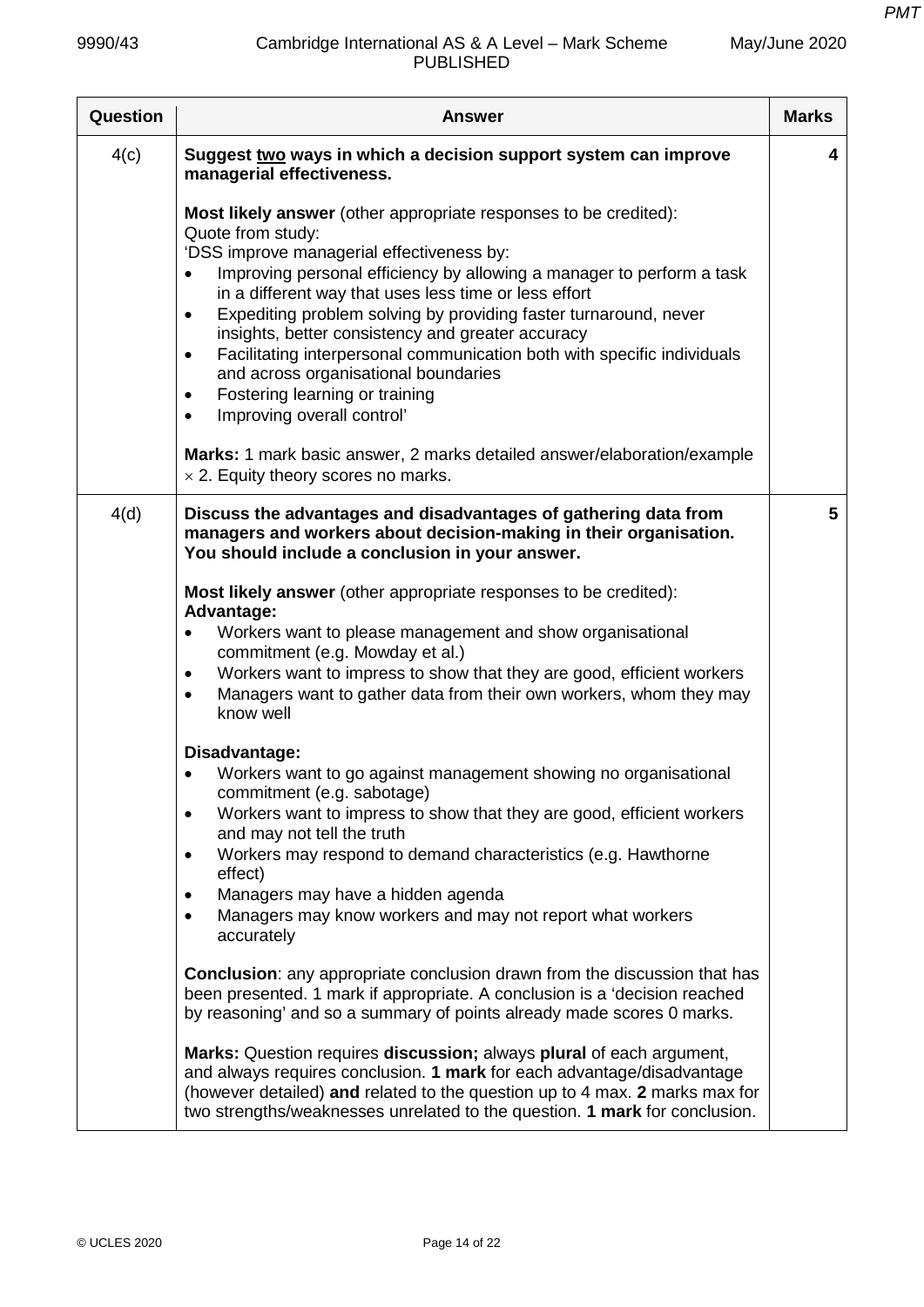|  | May/June 2020 |
|--|---------------|
|--|---------------|

| Question | <b>Answer</b>                                                                                                                                                                                                                                                                                                                                                         | <b>Marks</b> |
|----------|-----------------------------------------------------------------------------------------------------------------------------------------------------------------------------------------------------------------------------------------------------------------------------------------------------------------------------------------------------------------------|--------------|
|          | Section B: Design question (a) = 10 marks, (b) = 8 marks                                                                                                                                                                                                                                                                                                              |              |
| 5(a)     | Design a study to investigate which type of phobia the general public<br>think is the most common.                                                                                                                                                                                                                                                                    | 10           |
|          | Marks: use generic levels of response Design a study question part (a).<br>Additional: Candidates should design the study showing evidence of<br>design features appropriate to the named method. The named method is:<br>any appropriate method.<br><b>Specific features:</b>                                                                                        |              |
|          | Experiments: type, IV, DV, controls, experimental design.<br><b>Observations:</b> type, setting, response categories, sampling frame,<br>$\bullet$<br>number of observers.                                                                                                                                                                                            |              |
|          | Questionnaires/Interviews: type, setting, example questions.<br>$\bullet$<br>Scoring/rating scale, analysis of responses.<br>General features of research methodology: sampling technique and<br>sample, type of data, ethics, reliability, validity, data analysis.                                                                                                  |              |
| 5(b)     | Explain the psychological and methodological evidence on which your<br>study is based.                                                                                                                                                                                                                                                                                | 8            |
|          | Marks: use generic levels of response 'Design a study' question part (b).<br>NB If only methodological or psychological explanation is provided max 5<br>marks                                                                                                                                                                                                        |              |
|          | Candidates are expected to explain the reasons for the suggested design in<br>part (a). Explanation should be both psychological and methodological.<br>Psychological to include appropriate theory or research.<br>Additional: candidates are expected to justify their decisions or evidence<br>presented regarding the design made in answer to question part (a). |              |
|          | Syllabus: characteristics of anxiety disorders: types: agoraphobia and<br>specific phobias (blood phobia, animal phobia, button phobia).                                                                                                                                                                                                                              |              |
|          | Psychological:<br>Types of phobia from various sources: dogs (DiNardo et al.); buttons<br>(Saavedra and Silver); various animals (Watson and Rayner) Horses (little<br>Hans).<br>NB 2 marks max if psychological knowledge is not related to answer.                                                                                                                  |              |
|          | <b>Methodological:</b> explanation of method using general and specific features<br>as above.                                                                                                                                                                                                                                                                         |              |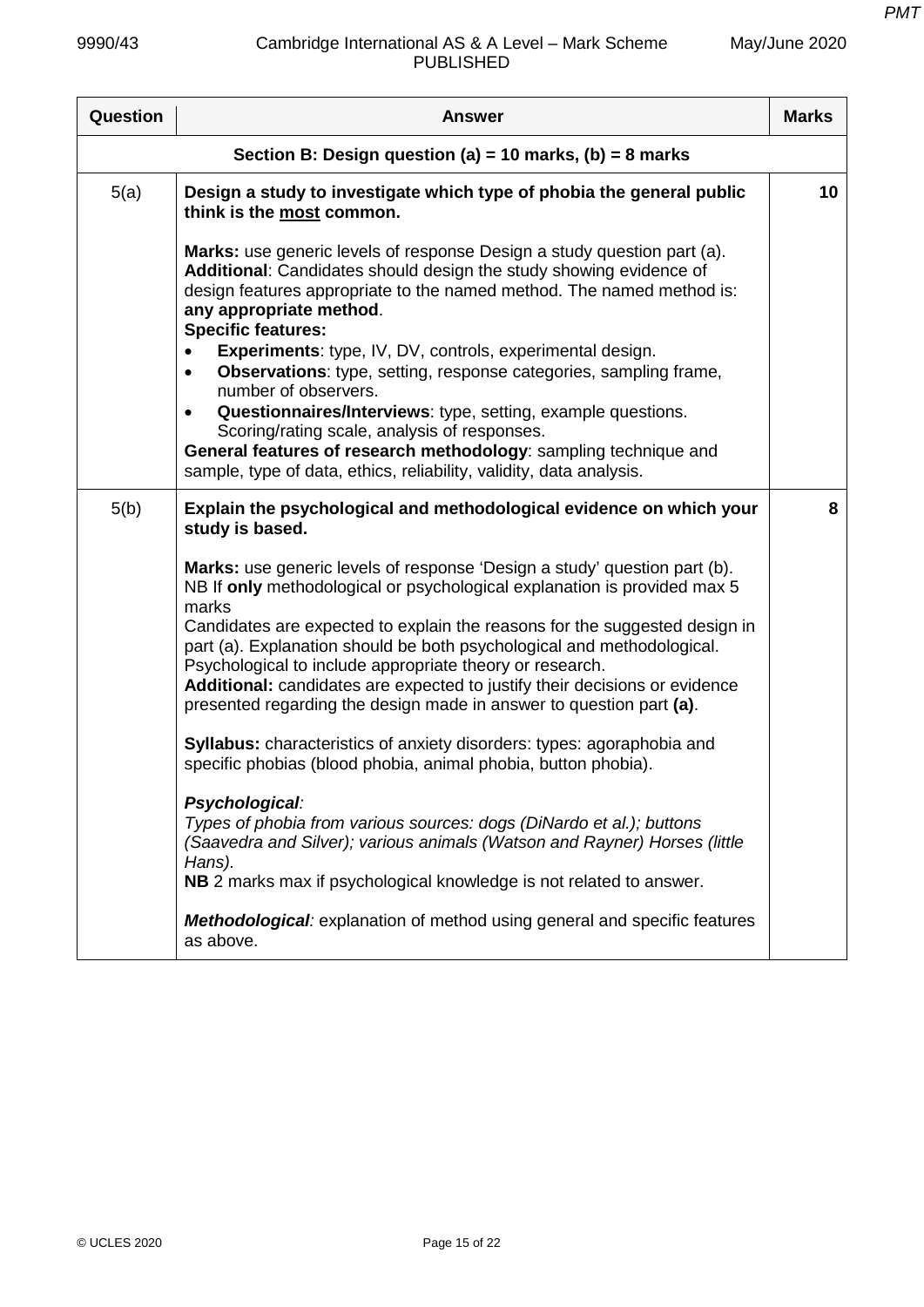| Question | Answer                                                                                                                                                                                                                                                                                                                                                                                                                                                                                                                                  | <b>Marks</b> |
|----------|-----------------------------------------------------------------------------------------------------------------------------------------------------------------------------------------------------------------------------------------------------------------------------------------------------------------------------------------------------------------------------------------------------------------------------------------------------------------------------------------------------------------------------------------|--------------|
| 6(a)     | Design a study using a questionnaire to investigate whether people<br>prefer a customer-focused approach or a product-focused approach<br>when buying a new car.                                                                                                                                                                                                                                                                                                                                                                        | 10           |
|          | Marks: use generic levels of response Design a study question part (a).<br>Additional: Candidates should design the study showing evidence of<br>design features appropriate to the named method. The named method is:<br>questionnaire.<br>Specific features: Questionnaires: type, setting, example questions.<br>Scoring/rating scale, analysis of responses.<br>General features of research methodology: sampling technique &<br>sample, type of data, ethics, reliability, validity, data analysis.                               |              |
| 6(b)     | Explain the psychological and methodological evidence on which your<br>study is based.                                                                                                                                                                                                                                                                                                                                                                                                                                                  | 8            |
|          | Marks: use generic levels of response 'Design a study' question part (b).<br>NB If only methodological or psychological explanation is provided max 5<br>marks<br>Candidates are expected to explain the reasons for the suggested design in<br>part (a). Explanation should be both psychological and methodological.<br>Psychological to include appropriate theory or research.<br>Additional: candidates are expected to justify their decisions or evidence<br>presented regarding the design made in answer to question part (a). |              |
|          | <b>Syllabus:</b> selling the product: sales techniques:<br>customer/competitor/product focused.                                                                                                                                                                                                                                                                                                                                                                                                                                         |              |
|          | Psychological:<br>Product-focused: emphasis on the product; special features, design<br>specifications etc., educating the customer about the product; sales person<br>needs excellent knowledge of product.<br>Customer focused: customer viewed as unique so emphasis on customer.<br>Seller asks about customer needs, wants and desires so fit the product to<br>the customer.<br>NB 2 marks max if psychological knowledge is not related to answer.                                                                               |              |
|          | Methodological: explanation of method using general and specific features<br>as above.                                                                                                                                                                                                                                                                                                                                                                                                                                                  |              |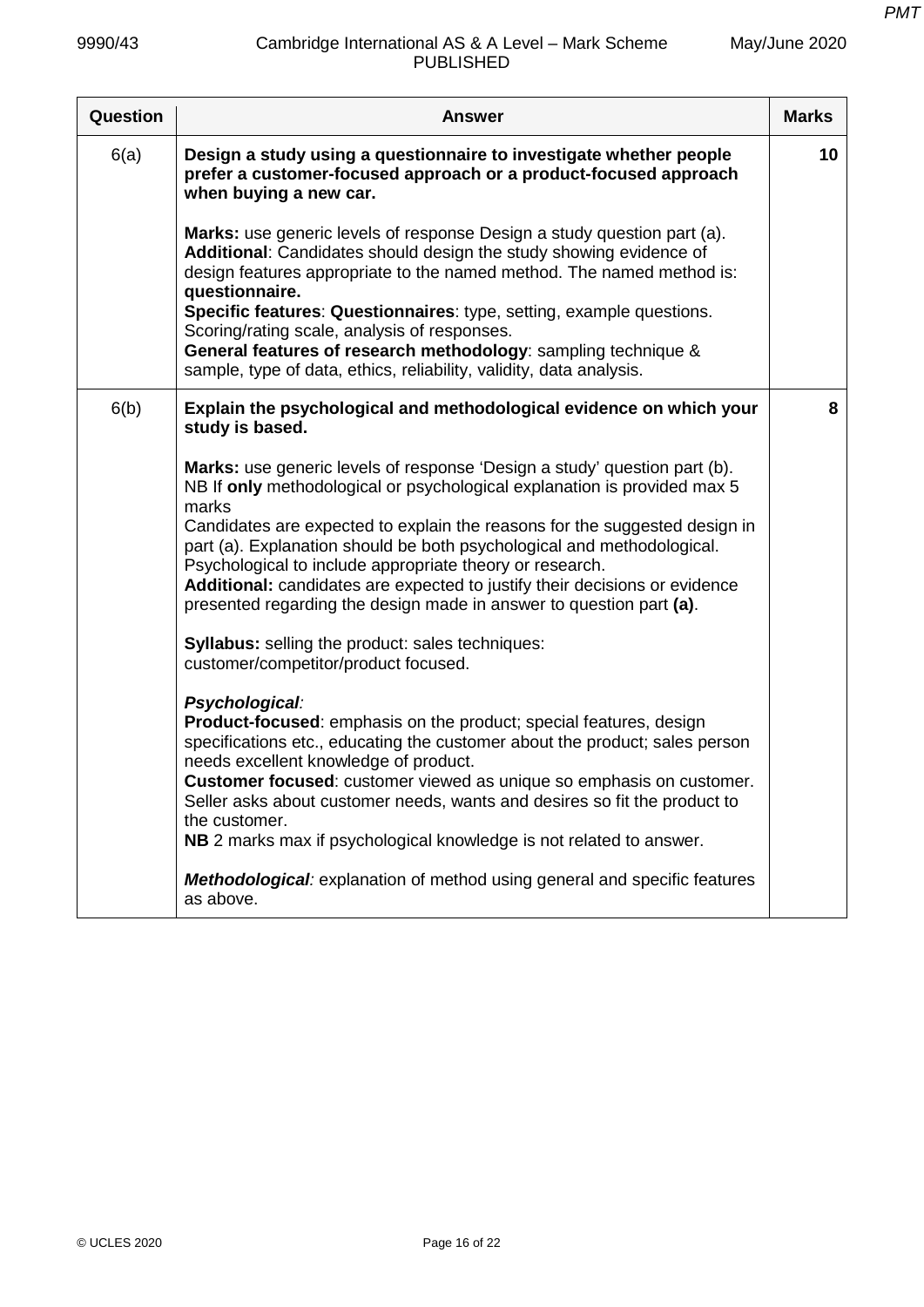| Question | <b>Answer</b>                                                                                                                                                                                                                                                                                                                                                                                                                                                                                                                                                                                                                                                                 | <b>Marks</b> |
|----------|-------------------------------------------------------------------------------------------------------------------------------------------------------------------------------------------------------------------------------------------------------------------------------------------------------------------------------------------------------------------------------------------------------------------------------------------------------------------------------------------------------------------------------------------------------------------------------------------------------------------------------------------------------------------------------|--------------|
| 7(a)     | Design a study using an interview to investigate what the students in a<br>school understand by the terms 'acute pain' and 'chronic pain'.                                                                                                                                                                                                                                                                                                                                                                                                                                                                                                                                    | 10           |
|          | Marks: use generic levels of response Design a study question part (a).<br>Additional: Candidates should design the study showing evidence of<br>design features appropriate to the named method. The named method is:<br>interview.<br>Specific features: Interviews: type, setting, example questions.<br>Scoring/rating scale, analysis of responses.<br>General features of research methodology: sampling technique &<br>sample, type of data, ethics, reliability, validity, data analysis.                                                                                                                                                                             |              |
|          |                                                                                                                                                                                                                                                                                                                                                                                                                                                                                                                                                                                                                                                                               |              |
| 7(b)     | Explain the psychological and methodological evidence on which your<br>study is based.                                                                                                                                                                                                                                                                                                                                                                                                                                                                                                                                                                                        | 8            |
|          | Marks: use generic levels of response 'Design a study' question part (b).<br>NB If only methodological or psychological explanation is provided max 5<br>marks<br>Candidates are expected to explain the reasons for the suggested design in<br>part (a). Explanation should be both psychological and methodological.<br>Psychological to include appropriate theory or research.<br>Additional: candidates are expected to justify their decisions or evidence<br>presented regarding the design made in answer to question part (a).<br>Syllabus: types and theories of pain: definitions of pain: acute and chronic<br>organic pain; psychogenic pain (phantom limb pain) |              |
|          | Psychological:<br>Acute pain: short-term, temporary (e.g. finger trapped in a door)<br>Chronic pain: long term (3 months or more) e.g. arthritis.<br>NB 2 marks max if psychological knowledge is not related to answer.                                                                                                                                                                                                                                                                                                                                                                                                                                                      |              |
|          | <b>Methodological:</b> explanation of method using general and specific features<br>as above.                                                                                                                                                                                                                                                                                                                                                                                                                                                                                                                                                                                 |              |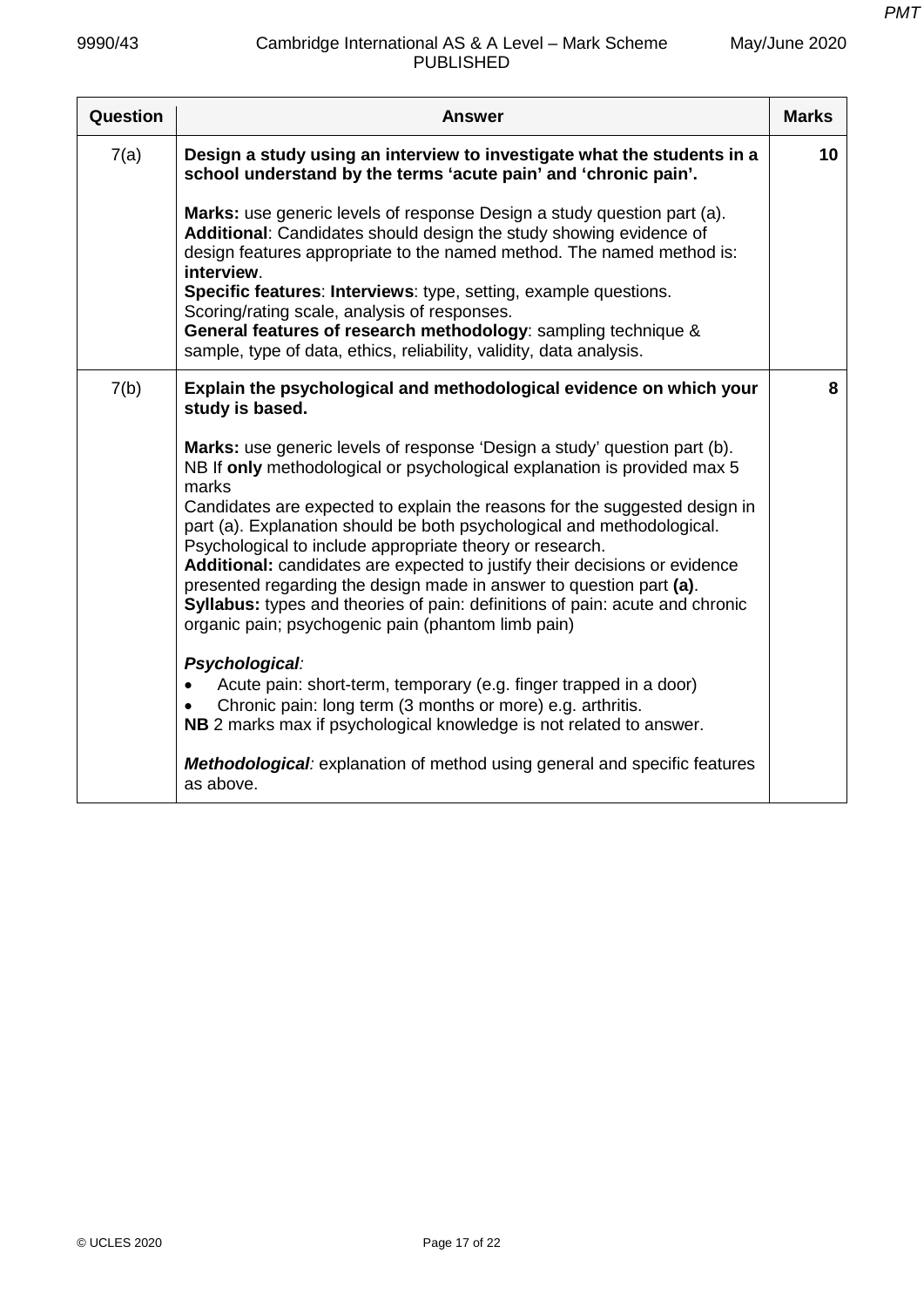| Question | <b>Answer</b>                                                                                                                                                                                                                                                                                                                                                                                                                                                                                                                                                                                                                                                                                                                                                                                                                                                                                                 | <b>Marks</b> |
|----------|---------------------------------------------------------------------------------------------------------------------------------------------------------------------------------------------------------------------------------------------------------------------------------------------------------------------------------------------------------------------------------------------------------------------------------------------------------------------------------------------------------------------------------------------------------------------------------------------------------------------------------------------------------------------------------------------------------------------------------------------------------------------------------------------------------------------------------------------------------------------------------------------------------------|--------------|
| 8(a)     | Design a study using observations to investigate which followership<br>type is the most common in an organisation producing toys.                                                                                                                                                                                                                                                                                                                                                                                                                                                                                                                                                                                                                                                                                                                                                                             | 10           |
|          | Marks: use generic levels of response Design a study question part (a).<br>Additional: Candidates should design the study showing evidence of<br>design features appropriate to the named method. The named method is:<br>observation.<br>Specific features: Observations: type, setting, response categories,<br>sampling frame, number of observers.<br>General features of research methodology: sampling technique &<br>sample, type of data, ethics, reliability, validity, data analysis.                                                                                                                                                                                                                                                                                                                                                                                                               |              |
| 8(b)     | Explain the psychological and methodological evidence on which your<br>study is based.                                                                                                                                                                                                                                                                                                                                                                                                                                                                                                                                                                                                                                                                                                                                                                                                                        | 8            |
|          | Marks: use generic levels of response 'Design a study' question part (b).<br>NB If only methodological or psychological explanation is provided max 5<br>marks<br>Candidates are expected to explain the reasons for the suggested design in<br>part (a). Explanation should be both psychological and methodological.<br>Psychological to include appropriate theory or research.<br>Additional: candidates are expected to justify their decisions or evidence                                                                                                                                                                                                                                                                                                                                                                                                                                              |              |
|          | presented regarding the design made in answer to question part (a).<br><b>Syllabus:</b> leaders and followers: followership: qualities of and types<br>(Kelley, 1988)                                                                                                                                                                                                                                                                                                                                                                                                                                                                                                                                                                                                                                                                                                                                         |              |
|          | Psychological:<br>Kelley (1988) outlines five styles:<br>Conformist followers ('the yes people') allow leaders to think and act<br>$\bullet$<br>and are positive and on the leader's side.<br>Alienated followers: predominantly negative; think for themselves but<br>$\bullet$<br>do not contribute to direction of the organisation.<br>Passive followers ('the sheep') passive thinking and engagement;<br>$\bullet$<br>motivated by their leader rather than themselves.<br>Pragmatist followers minimal level of independent thinking and<br>$\bullet$<br>engagement; change to suit the situation<br><b>Exemplary ('star') followers</b> think for themselves, have positive<br>$\bullet$<br>energy, and are actively engaged.<br>NB 2 marks max if psychological knowledge is not related to answer.<br><b>Methodological:</b> explanation of method using general and specific features<br>as above. |              |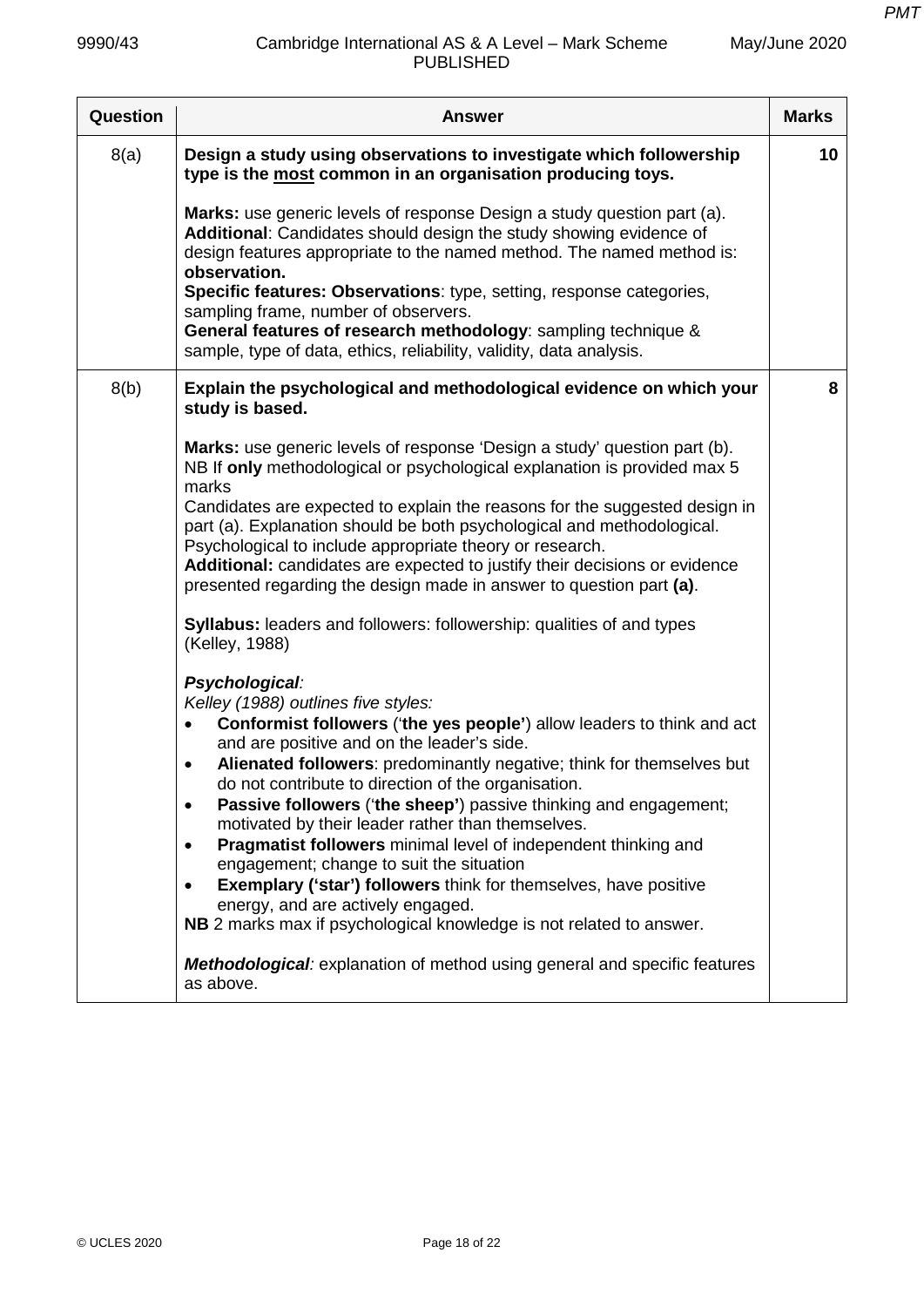| Question | Answer                                                                                                                                                                                                                                                                                                                                                                                                                                                                                                                                                                                                                                   | <b>Marks</b> |
|----------|------------------------------------------------------------------------------------------------------------------------------------------------------------------------------------------------------------------------------------------------------------------------------------------------------------------------------------------------------------------------------------------------------------------------------------------------------------------------------------------------------------------------------------------------------------------------------------------------------------------------------------------|--------------|
|          | Section C: Evaluation question = 12 marks                                                                                                                                                                                                                                                                                                                                                                                                                                                                                                                                                                                                |              |
| 9        | 'Symptom assessment of schizophrenia using virtual reality will one<br>day remove the need for a doctor.'                                                                                                                                                                                                                                                                                                                                                                                                                                                                                                                                | 12           |
|          | To what extent do you agree with this statement? Use examples of<br>research you have studied to support your answer.                                                                                                                                                                                                                                                                                                                                                                                                                                                                                                                    |              |
|          | Marks: use generic levels of response in table C.<br>Syllabus: Characteristics of schizophrenia: symptom assessment using<br>virtual reality                                                                                                                                                                                                                                                                                                                                                                                                                                                                                             |              |
|          | Most likely (any other appropriate responses should be credited):                                                                                                                                                                                                                                                                                                                                                                                                                                                                                                                                                                        |              |
|          | No doctor:<br>patients sometimes prefer to give more personal details to a computer<br>$\bullet$<br>(e.g. Robinson and West)<br>patients can interact with a computer/VR in a situation and show how<br>$\bullet$<br>they would actually behave rather than try to describe it to a doctor 'The<br>practitioner has no idea of how the patient actually behaves in the real<br>world (or whether they are telling the truth)'<br>patients can be dishonest to a doctor, but may be honest as the VR<br>$\bullet$<br>situation demands<br>in the future computers/VR may be able to interpret symptoms and<br>$\bullet$<br>diagnose also. |              |
|          | Doctor:<br>the doctor will always need to interpret behaviour and diagnose<br>$\bullet$<br>the doctor will always need to prescribe appropriate medication (if<br>$\bullet$<br>deemed most suitable)<br>the doctor has experience and that can never be programmed into a<br>$\bullet$<br>computer<br>the doctor can ask questions as they arise; a computer/VR cannot<br>$\bullet$<br>'interact'                                                                                                                                                                                                                                        |              |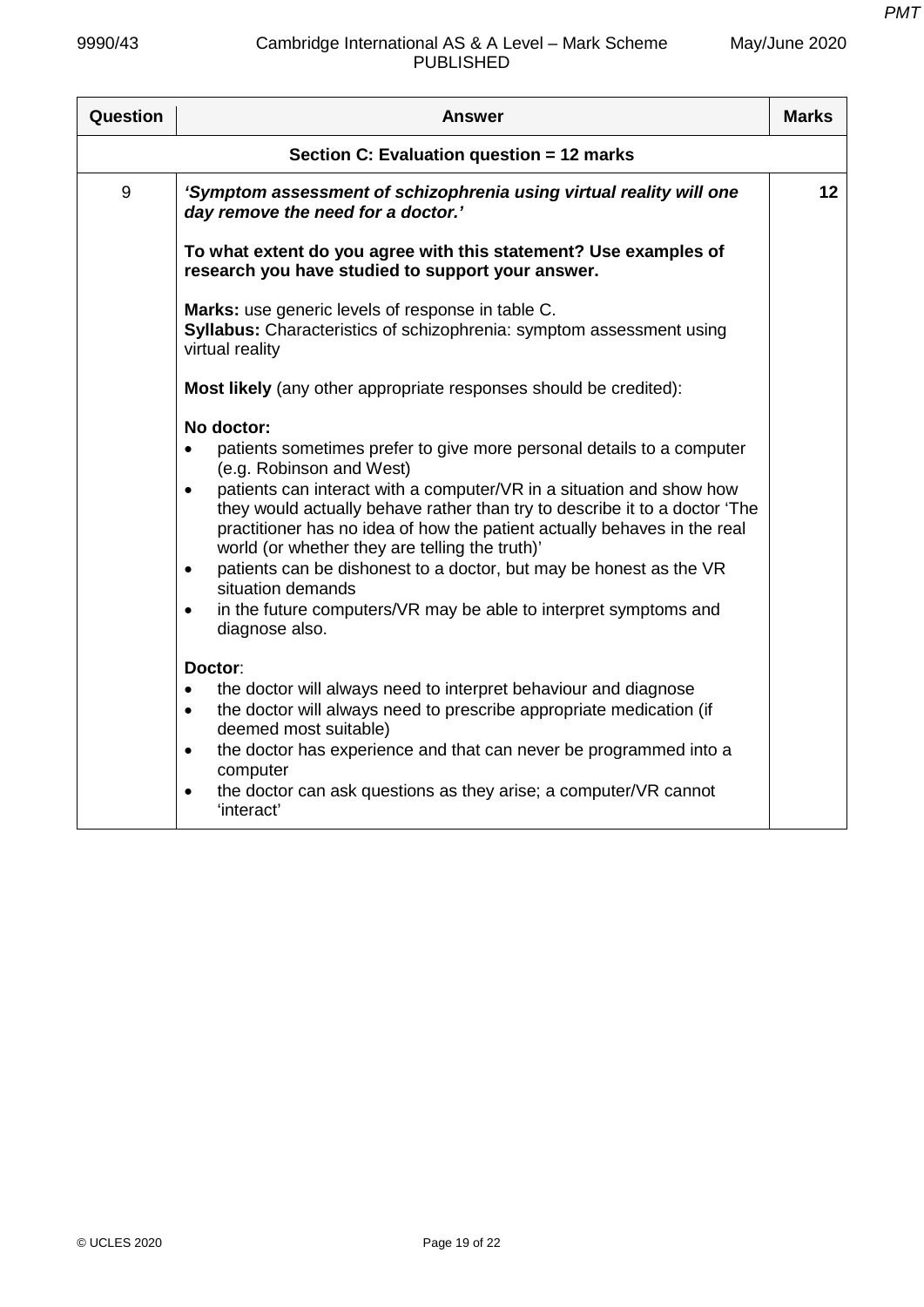| Question        | <b>Answer</b>                                                                                                                                                                                                                                                                                                                                                                                                                                                                                                                                    | <b>Marks</b> |
|-----------------|--------------------------------------------------------------------------------------------------------------------------------------------------------------------------------------------------------------------------------------------------------------------------------------------------------------------------------------------------------------------------------------------------------------------------------------------------------------------------------------------------------------------------------------------------|--------------|
| 10 <sup>1</sup> | 'The theory of planned behaviour: if you plan to buy and you intend to<br>buy, you definitely will buy.'                                                                                                                                                                                                                                                                                                                                                                                                                                         | 12           |
|                 | To what extent do you agree with this statement? Use examples of<br>research you have studied to support your answer.                                                                                                                                                                                                                                                                                                                                                                                                                            |              |
|                 | Marks: use generic levels of response in table C.<br>Syllabus: purchase decisions: theory of planned behaviour (Ajzen, 1991)                                                                                                                                                                                                                                                                                                                                                                                                                     |              |
|                 | Most likely (any other appropriate responses should be credited):                                                                                                                                                                                                                                                                                                                                                                                                                                                                                |              |
|                 | Support:<br>The model proposes that intentions (to purchase) automatically lead to<br>behaviour (purchase).<br>The model has much supporting evidence: predictive of the purchase of<br>$\bullet$<br>a specific brand of grape drink (Bonfield, 1974), and toothpaste (Wilson,<br>et al., 1975).<br>The model is said to apply in all cultures e.g. Bagozzi et al. (2000)<br>$\bullet$                                                                                                                                                           |              |
|                 | Does not support:<br>Although the model proposes that intentions automatically lead to<br>$\bullet$<br>behaviour, this is not always the case. What people say and what they<br>do is sometimes different.<br>There are always individual differences (e.g. as there are different types<br>$\bullet$<br>of shopper) and so there will also be cultural differences<br>The model is too general: whilst it might apply to some things (e.g.<br>$\bullet$<br>health behaviour) it might not apply to other things (such as consumer<br>behaviour) |              |
|                 | There are alternative models, such as the black-box model and the<br>$\bullet$<br>consumer decision model.                                                                                                                                                                                                                                                                                                                                                                                                                                       |              |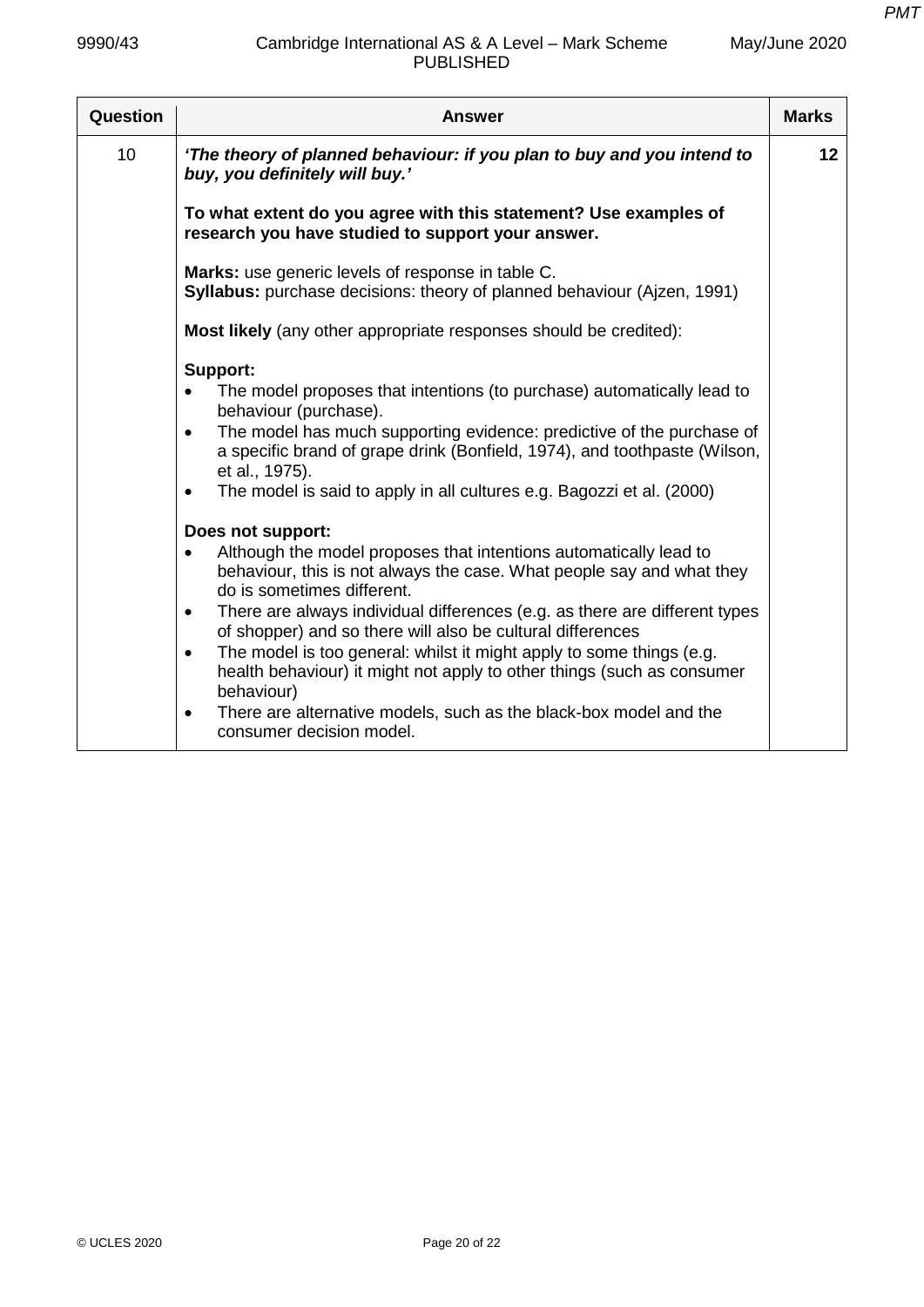| Question | Answer                                                                                                                                                                                                                                                                                                                                                                                                                    | <b>Marks</b> |
|----------|---------------------------------------------------------------------------------------------------------------------------------------------------------------------------------------------------------------------------------------------------------------------------------------------------------------------------------------------------------------------------------------------------------------------------|--------------|
| 11       | 'Health promotion strategies developed in one country, such as those<br>in the five city project (Farquhar et al., 1985), can never generalise to<br>other countries.'                                                                                                                                                                                                                                                    | 12           |
|          | To what extent do you agree with this statement? Use examples of<br>research you have studied to support your answer.                                                                                                                                                                                                                                                                                                     |              |
|          | Marks: use generic levels of response in table C.<br>Syllabus: health promo in schools, worksites & communities: communities<br>(five city project, Farguhar et al., 1985)                                                                                                                                                                                                                                                |              |
|          | <b>Most likely</b> (any other appropriate responses should be credited):                                                                                                                                                                                                                                                                                                                                                  |              |
|          | Only USA:<br>The USA has obesity and poor heart health, unlike many other<br>$\bullet$<br>countries in the world.<br>The USA has, perhaps, a greater number of people exposed to<br>$\bullet$<br>appropriate media, such as television.<br>The USA has many cities of approx. equal size so comparisons<br>$\bullet$<br>between cities can be made. Other countries may not have comparable<br>cities/villages.           |              |
|          | <b>Worldwide:</b><br>All countries need their inhabitants to improve their health in order to<br>$\bullet$<br>live longer<br>The techniques of health promotion, in general, are the same<br>$\bullet$<br>everywhere (fear arousal and providing information)<br>The measures taken in the five city project are physiological and so are<br>$\bullet$<br>reliable and the same measures can be taken anywhere on anyone. |              |